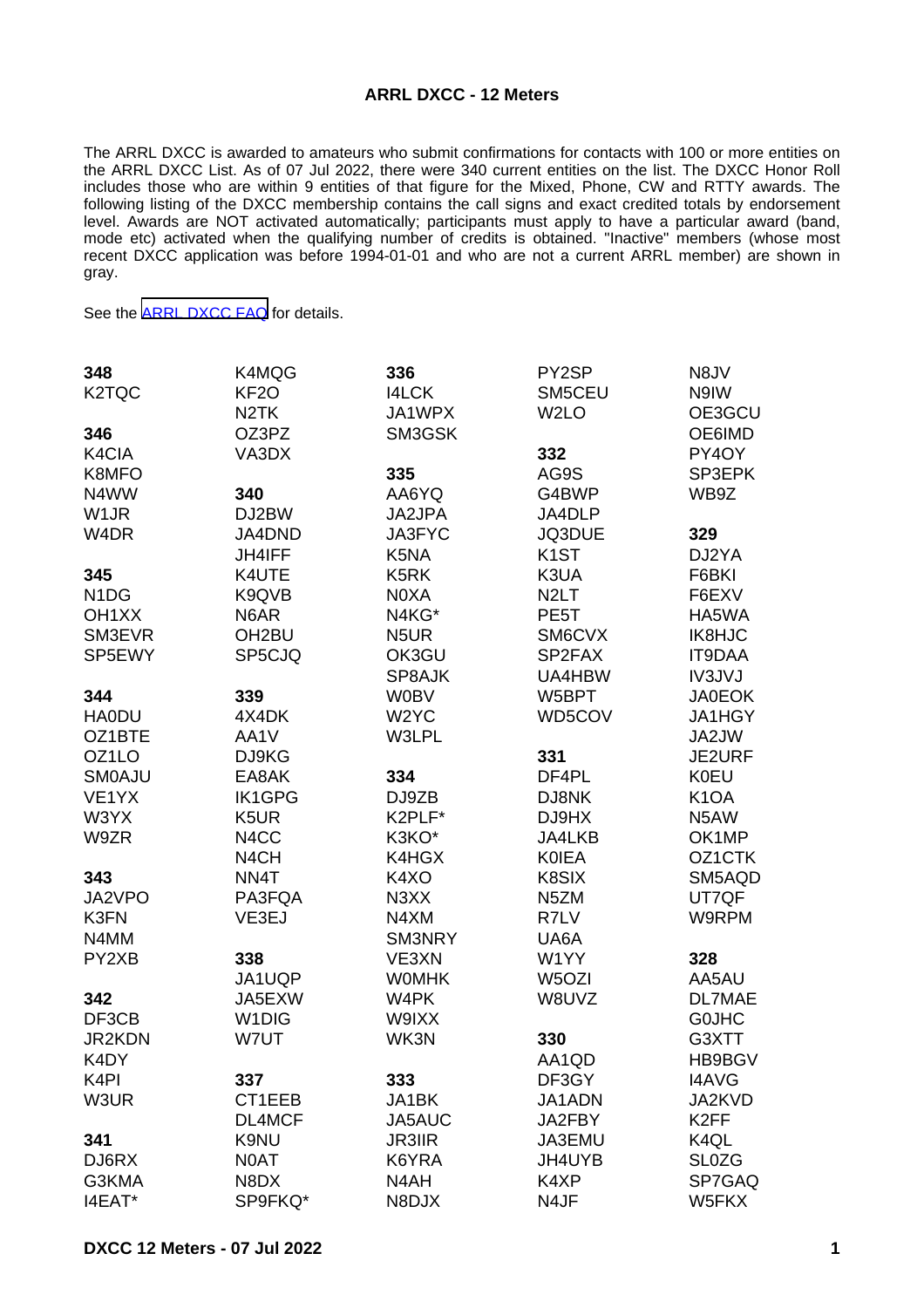| YU1FW             | 324<br>AA7A                    | YO9HP               | 318<br>A45XR                  | PA3EWP<br>PY2NQ               |
|-------------------|--------------------------------|---------------------|-------------------------------|-------------------------------|
|                   |                                |                     |                               |                               |
| 327               | DL5DSM                         | 321                 | AA4HP                         | SP1JRF                        |
| F6AOJ             | <b>IOWDX</b>                   | AA1ON               | DK9KX                         | SP7VC                         |
| <b>JA0UUA</b>     | <b>I4EWH</b>                   | AB4IQ               | DL6KR                         | W1ECT                         |
| JA5AQC            | <b>I4MKN</b>                   | AD <sub>1</sub> C   | G4PWA                         | WX4G                          |
| JA5MHD            | IK4BHO                         | DL <sub>2</sub> OE  | <b>JA9APS</b>                 |                               |
| JI8DGO            | JA2DPC                         | <b>I5NPH</b>        | <b>JF7XKY</b>                 | 314                           |
| K4ZYU             | <b>K0CA</b>                    | JA3AZD              | K <sub>2</sub> TE             | G3NDC                         |
| PY2BW             | K4CN                           | JF1WPB              | LA2PA                         | <b>JA0GJJ</b>                 |
| PY2YP             | K5EK                           | JH1GZE              | N <sub>4</sub> D <sub>B</sub> | JA2AH                         |
| PY5EG             | N8BM                           | JH3VNC              | N8RR                          | K4UEE                         |
| PY5HOT            | NO <sub>8</sub> D              | K1HTV               | OE6MDF                        | K5AQ                          |
| SM2GCQ            | OE8HIK                         | KW9A                | OZ1AXG                        | K8PT                          |
| SM5DJZ*           | SP6CIK                         | N6JV                | R3VA                          | <b>KC9ARR</b>                 |
| UT5UGR            | W9OL                           | OE8RT               | RA7A                          | LA5IIA                        |
| VE3FF             |                                | SM6DHU              | SP <sub>1</sub> S             | OE1AZS                        |
| W5XX              | 323                            | W3GH*               | W5WT                          | OE1ZL                         |
|                   |                                |                     |                               |                               |
| WA1JMP            | CT1IUA                         | W3NO                |                               | SM3VAC                        |
| WB6RSE            | EA5RM                          | W5TCX               | 317                           | SM4DDE                        |
|                   | G4OBK                          | W8GC                | G4CCZ                         | SV <sub>1</sub> DPI           |
| 326               | GM3POI                         | WB4TDH              | <b>JH0INP</b>                 | SV <sub>1JG</sub>             |
| DK5WL             | IK6DLK                         |                     | K <sub>2</sub> RW             | UT9FJ                         |
| EI7BA             | JF1KKV                         | 320                 | K6YUI                         | UX1UA                         |
| F6DAY             | JI4POR                         | DF <sub>2</sub> RG  | N <sub>1</sub> NK             |                               |
| <b>IK5HHA</b>     | KD5M                           | EA5BM               | OH <sub>2</sub> BLD           | 313                           |
| IZ5EKV            | N <sub>5</sub> TY              | <b>GODQS</b>        | SM5KNV                        | 5B4MF                         |
| LU2NI             | NI <sub>O</sub> G              | G3TXF               | UT7UJ                         | FK8CP                         |
| N4JJ*             | SM4DHF                         | HB9AMO              | VE2TZT                        | <b>IZOAEG</b>                 |
| N7RT              | SM4EMO                         | <b>HB9BIN</b>       | W6VX                          | JA5IU                         |
| NJ6P              | SM5CZQ                         | I2EOW               | W8OI                          | JR1BLX                        |
| NR <sub>1</sub> R | SV <sub>1</sub> RK             | <b>JA1SJV</b>       |                               | <b>JS3CTQ</b>                 |
| R4GM              | W4DKS                          | <b>JA7MSQ</b>       | 316                           | K6TA                          |
| RA3CQ             |                                | JL1UXH              | AA4V                          | N8KOL                         |
| RU3FM             | 322                            | K <sub>1</sub> LD   | AD5A                          | UA6MF                         |
|                   |                                |                     |                               |                               |
| RZ3AM             | CT1APE                         | ON4IQ               | DJ4AX                         | ZS6EZ                         |
| SP3E              | CT1BH                          | SM6CMU              | K <sub>2</sub> UO             |                               |
| SP8NR             | EA3GP                          | SP <sub>5</sub> DIR | K8YTO                         | 312                           |
| W8DCH             | EA5BY                          | SP9DWT              | KQ8M                          | EA2IA                         |
| WJ4T*             | <b>IK4GME</b>                  | UY5ZZ               | OE2LCM                        | G3VKW                         |
|                   | JA5WIZ                         | VE3EXY              | RV3LO                         | <b>JA4FKX</b>                 |
| 325               | <b>JA7KY</b>                   | W5ZN                | UA3DPM                        | JH2FXK                        |
| DL1AMQ            | <b>JH1TWT</b>                  | W6XA                | W4FC                          | K4HB                          |
| EU7A              | JJ2LPV                         | W7AO                | W7MO                          | KV7K                          |
| EY8MM             | <b>K0DEQ</b>                   |                     | YO7LCB                        | N4PQX                         |
| GM3YTS            | K5KC                           | 319                 |                               | N5ORT                         |
| <b>IK4DRY</b>     | <b>KF0QR</b>                   | JI1DHY              | 315                           | N <sub>5</sub> X <sub>Z</sub> |
| JA2FJP            | KU0A                           | K <sub>2</sub> VV   | 9H <sub>1</sub> SP            | NK1K                          |
| JG3QZN            | N4DW                           | K6AM                | AB6QM                         |                               |
| <b>JS2LHI</b>     | N4NX                           | K6FG                | <b>GM0GAV</b>                 | 311                           |
| K4MWB             | ON <sub>4</sub> C <sub>D</sub> | SM6CCO              | JA8EAT                        | EA7TV                         |
| K <sub>9</sub> CT | R <sub>3</sub> OK              | SP6M                | JA8RJE                        | IK5PWQ                        |
| K9EU              | R7DX                           | UA3AB               | JR2BJE                        | JA2XYO                        |
| <b>WODJC</b>      | UA4CC                          | UA3AP               | K4IQJ                         | JA4MRL                        |
| W2IRT             | VE <sub>1</sub> DX             | WI8A                | N <sub>2</sub> BJ             | K3WA                          |
| W6RLL             | W4UM                           | YV1DIG              | OE3EVA                        | K5DU                          |
| W9OP              | YO <sub>5</sub> BRZ            |                     | ON4IZ                         | KE9L                          |
|                   |                                |                     |                               |                               |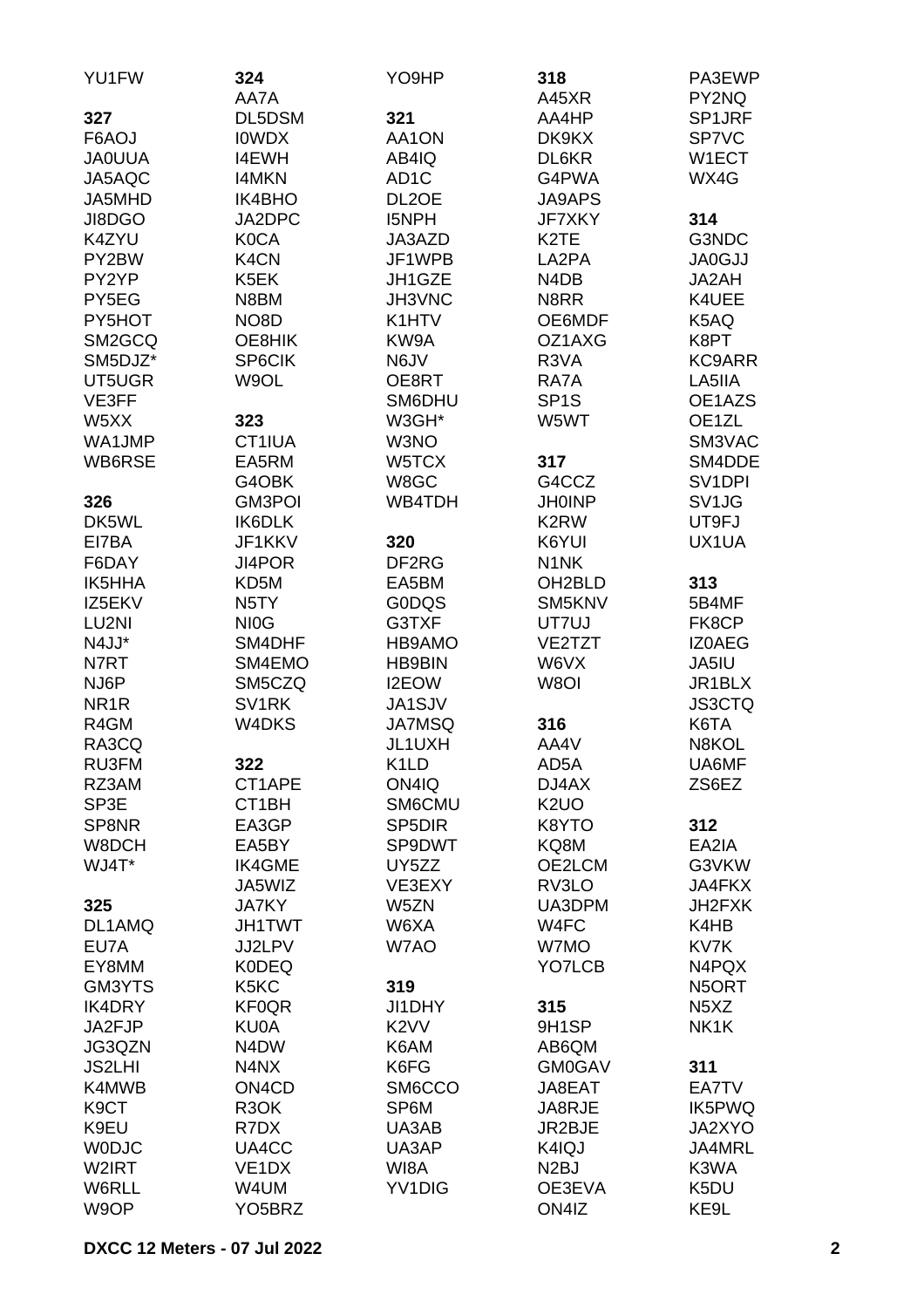| KG8P                          | R7NW                           | WA5VGI             | <b>YS1RR</b>                  | RW3RN              |
|-------------------------------|--------------------------------|--------------------|-------------------------------|--------------------|
| N <sub>4</sub> Q <sub>S</sub> | SV8CS                          | YO3APJ             |                               | SM6BZV             |
| SV <sub>1FJA</sub>            | VA <sub>5</sub> DX             |                    | 299                           | UA6YW              |
| <b>UR0MC</b>                  | W <sub>2</sub> QO              | 303                | DM2DXA                        | UA9FAR             |
|                               | W9MU                           | EA3GHZ             | HB9RG                         | W6ENZ              |
| 310                           | WA8WV                          | G3LZQ              | <b>JA2IVK</b>                 | W9JA               |
| DL5WW                         |                                | <b>HL3IUA</b>      | K6KLY                         | ZS1LS              |
| F <sub>3</sub> S <sub>G</sub> | 307                            | <b>IK4PLW</b>      | OZ4O                          |                    |
| <b>IK2YCW</b>                 | DK2JX                          | <b>IK8YTA</b>      | RU3QR                         | 295                |
| <b>JH1IFS</b>                 | <b>I5HOR</b>                   | JA1ANR             | SM6CUK                        | DL7BA              |
| JR3GWZ                        | JA2XW                          | JE1SYN             | W2JU                          | K <sub>1</sub> AR  |
| K <sub>5</sub> B <sub>G</sub> | JA3GN                          | K5WAF              |                               | K3XA               |
| K9IR                          | <b>JJ3HGJ</b>                  | K7ZA               | 298                           | K5ZK               |
| N3NT                          | K <sub>1</sub> BD              | RW4NN              | DJ9ON                         | <b>ND0N</b>        |
| N <sub>4</sub> II             | KA9CFD                         | <b>SP7HOV</b>      | G3SVD                         | SV1GYG             |
| R <sub>5</sub> AJ             | KC6AWX*                        | <b>SP7ITB</b>      | HB9DDO                        | W5LT               |
| SP6HEQ                        | NI6T                           | W1SKU              | <b>IKOPEA</b>                 |                    |
| <b>W0YG</b>                   | <b>NY0V</b>                    | WT8C               | <b>IK4ADE</b>                 | 294                |
| W4BP                          | PY5EW                          |                    | JA4ITW                        | EA6NB              |
| W5CIA                         | SM5JE*                         | 302                | JH4ADV                        | HK4SAN             |
| W9ILY                         | W7OM                           | DJ5JH              | JL2JVX                        | <b>IW0SAF</b>      |
| WA2VYA                        |                                | <b>DL6CNG</b>      | K8EUR                         | JE1GWO             |
| YU3AA                         | 306                            | F5CQ               | K9YY                          | K5MC               |
|                               | JH8RZJ                         | <b>HBOCC</b>       | <b>MD0CCE</b>                 | KC7V               |
| 309                           | K <sub>2</sub> SH <sub>Z</sub> | <b>IV3KVC</b>      | N <sub>5</sub> D <sub>G</sub> | KZ4V               |
| EA8AKN                        | R9FM                           | JA2BDR             | NN4SS                         | RL3FA              |
| <b>IK4DRR</b>                 | SP3CGK                         | LA7AFA             | <b>WOVX</b>                   | RU6L               |
| JA2JNA                        | W8HW                           | N <sub>1</sub> IBM | <b>WB9CIF</b>                 | SV3DCX             |
| JF3KON                        |                                | NS6C               | ZL1BYZ                        | YO <sub>2</sub> RR |
| K <sub>1</sub> HT             | 305                            | W <sub>4QN</sub>   |                               |                    |
| K <sub>2</sub> L <sub>S</sub> | CT4NH                          | WD4LBR             | 297                           | 293                |
| K7NN                          | DJ4XA                          | WP4U               | 5B4AHJ                        | DL1DUO             |
| K8QM                          | EA6SX                          |                    | G5LP                          | DM5EE              |
| N <sub>5</sub> OK             | HK3W                           | 301                | JA1EOD                        | EA <sub>1</sub> N  |
| NU8Z                          | JF1PUW                         | AE5E               | JA1GRM                        | JA2CXF             |
| <b>ON4AOI</b>                 | <b>JR9LKE</b>                  | DL1KUR             | JA7JWF                        | JF8QNF             |
| R9TO                          | <b>K0JUH</b>                   | <b>G0BLB</b>       | JE7JDL                        | JH3CUL             |
| RX3AGD                        | <b>KB0EO</b>                   | I2MQP*             | JI2KXK                        | K2UU               |
| UA4LY                         | PA5TT                          | JA1LSP             | <b>JN3SAC</b>                 | K4JAF              |
| VE7IG*                        | RA9CMO                         | K7WP               | K <sub>2</sub> PK             | KB1JZU             |
| W <sub>1</sub> GL             | WD9DZV                         | UT2UB              | K8GI                          | N <sub>2</sub> LM  |
| W3KX                          |                                | W5XC               | K8WK                          | NN4R               |
| W3LL                          | 304                            | W7CT               | KG7H                          | PY2XU              |
|                               | A65BR                          | WB5JID             | KT <sub>1</sub> J             |                    |
| 308                           | DK1FW                          |                    | LA9AJA                        | 292                |
| AA5AT                         | DK5AD                          | 300                |                               | AI9L               |
| CT1DKS                        | F <sub>2</sub> JD              | AB3CV              | 296                           | EA5AT              |
| DL2CHN                        | <b>IK2QPR</b>                  | IZ5RVG             | AB9V                          | <b>IZ3ETU</b>      |
| <b>I3BUI</b>                  | JR3OEH                         | JA1XEC             | DL4CF                         | <b>JO7WXN</b>      |
| JA6BZI                        | K8AC                           | JA9AA              | DL5EBE                        | K7ZD               |
| <b>JA7IC</b>                  | N7US                           | JR6FC              | EV <sub>1</sub> R             | K8FL               |
| <b>JJ3PRT</b>                 | N9RS                           | K4SE               | EW <sub>2</sub> A             | KG4W               |
| K0GY                          | R7FK*                          | K8GG               | IZ8FFA                        | <b>NORB</b>        |
| K8OM                          | SM3NXS                         | K8TL               | <b>JR7VHZ</b>                 | N8II               |
| KN <sub>50</sub>              | SP1MGM                         | K8VFV              | K8VC                          | R6AF               |
| KS <sub>1</sub> J             | <b>UX0FF</b>                   | PA3CSR             | LA8PT                         | W6SR               |
| OE1WEU                        | UY5AA                          | W6TC               | RA3QK                         | WB8BPU             |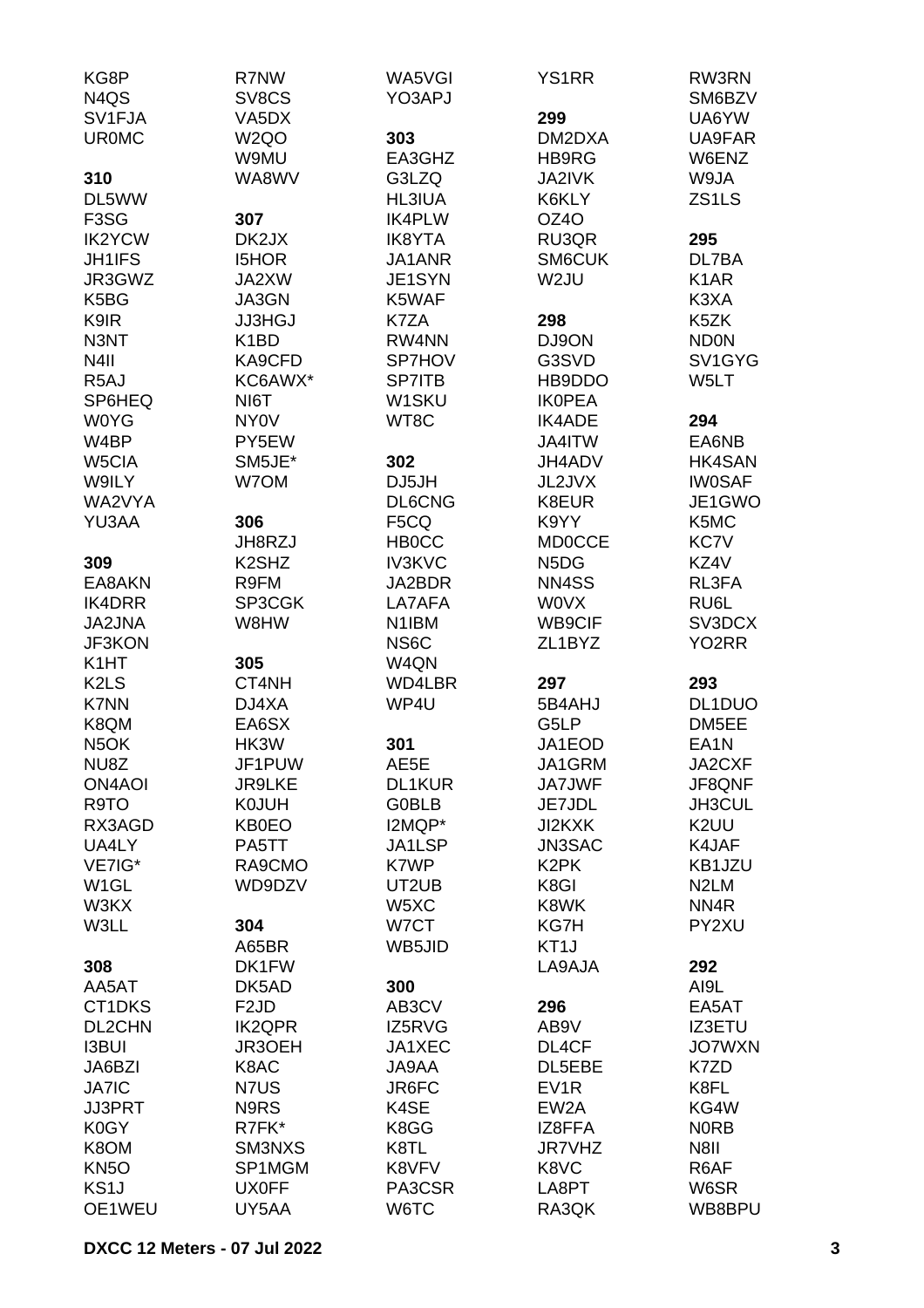| ZL3JT              | 288                | KX4R              | <b>WD0DAN</b>                   | JH1NYM              |
|--------------------|--------------------|-------------------|---------------------------------|---------------------|
|                    | EA6VQ              | LA3WAA            |                                 | K2AJY               |
| 291                | <b>HB9BOI</b>      | <b>N0KV</b>       | 281                             | R <sub>5</sub> DT   |
| AA8OY              | JA1IZZ             | N9AU              | 4Z4DX                           | UW2ZM               |
| AC0A               | JE1DXC             | OE1WHC            | EA5OX                           | W3BW                |
| <b>GOEHO</b>       | JE2LUN             | W6PJ              | F3AT                            | W3RJW               |
| G8DX               | K <sub>4</sub> SO  | WK7E              | HB9CEX                          | W7BEM               |
| HB9DDZ             | UA3AGW             | ZS2DL             | <b>IW1ARB</b>                   | WT4Q                |
| HB9SLO             | W1YIF              |                   | IZ8FDH                          |                     |
| <b>IK5RUN</b>      | W2LE               | 284               | <b>JA1SYY</b>                   | 276                 |
| JH4JNG             | ZS2EZ              | EI9FBB            | JA2ATE                          | GM3YOR              |
| <b>K0KVR</b>       |                    | F4BKV             | LA5HE                           | <b>HB9LCW</b>       |
| K9ZO               | 287                | HB9BAT            | N <sub>2</sub> W <sub>B</sub>   | <b>HB9TKS</b>       |
| KP <sub>2</sub> A  | 9M6YBG             | <b>JA0DIN</b>     | N <sub>5</sub> GH               | IZ5BAM              |
| N <sub>2</sub> TN  | AA8LL              | JA3DY*            | SM6CTQ                          | JA2WYN              |
| SV9COL             | <b>GM0AXY</b>      | JA6VQA            | W1EQ                            | <b>JA7BWT</b>       |
| W <sub>2</sub> GG  | JA1BPA             | <b>JG3SKK</b>     | W3GQ                            | <b>JA7FWR</b>       |
| WA4FFW             | <b>JA7QVI</b>      | <b>JH3SIF</b>     | W7AL                            | JA7LMZ              |
|                    | <b>JA9TWN</b>      | <b>SMOCCM</b>     |                                 | K9NW                |
| 290                | JE2OVG             | W2AY              | 280                             | KD3CQ               |
| AA4A               | K0AZ               | W4FQT             | EC <sub>3</sub> A               | RX4HZ               |
| AD6W               | K3PA               | W5ODD             | JA1QXC                          | SM5CLE              |
| IZ4MJP             | K6SIK              | W9RN              | JA6TMU                          | UT7UV               |
| <b>JA0CRI</b>      | K7ZV               |                   | JH1AGU                          | VE3BW               |
| JA1KQX             | NE <sub>1</sub> B  | 283               | <b>JR2LJO</b>                   | W <sub>5</sub> GO   |
| JA1XCZ             | R9SA               | HA1RB             | S57AT                           |                     |
| <b>JA3PIS</b>      | SM5ARL             | HP2AT             | SM5CZK                          | 275                 |
| <b>JH1SJN</b>      | UN6T               | IZ8XQC            | W8LGJ                           | DJ <sub>5FI</sub>   |
| K4EM               | UN7JX              | JE1LFX            |                                 | GM3PPE              |
| LA2QM              | W4YCH              | JF2UPM            | 279                             | JA2FGL              |
| LU3CQ              |                    | <b>JG3FEA</b>     | AD5Q                            | JA2JRG              |
| PP <sub>1</sub> CZ | 286                | JL1XMN            | IZ1LBG                          | K3WW                |
| SK3PY              | AB5A               | K6FW              | LA5LJA                          | K8NVR               |
| SV3AQR             | DL2VPO             | K9MM              | N6UK                            | LU4FPZ              |
| <b>UN7TW</b>       | JG4AKL             | <b>KI0KB</b>      | <b>RA0FF</b>                    | PA7RA               |
| VE3CFK             | K <sub>1</sub> LPS | OE8SPW            | UN7LZ                           | SM2OAN              |
| <b>VU2NKS</b>      | K <sub>1</sub> RO  | <b>RMOF</b>       |                                 | YO <sub>2</sub> CMI |
| W2LK               | LU8EKC             | W1LW              | 278                             |                     |
| WB9EEE             | S55DX              | W6BJH             | DL5CW                           | 274                 |
| YB5QZ              | US5WE              | W6XK              | EA8RR                           | AA4R                |
|                    | W7DO               | W6YI              | F <sub>2NH</sub>                | CT3HF               |
| 289                | W8AXI              | <b>WA7NB</b>      | JA8LRG                          | EW1KP               |
| DL9TJ              | WA6F               | WE9R              | JM1FHL                          | <b>IWOHOU</b>       |
| IZ2AMW             |                    |                   | K <sub>2</sub> UR               | JH1IAQ              |
| JA2ZL              | 285                | 282               | SV <sub>1</sub> CN <sub>S</sub> | K <sub>1</sub> DT   |
| JA8EJO             | AA5AM              | <b>JA9CWJ</b>     | VE3CRG                          | K3PT                |
| JG1WSC             | AA8CH              | JG3LGD            | W <sub>2</sub> NO               | K6UM                |
| <b>KK0M</b>        | <b>DL1SMA</b>      | JL1RUC            | W5AJ                            | KA8ZPE              |
| KM4H               | <b>DL1TRK</b>      | JR2UBS            | W8MHW                           | KD <sub>0</sub> Q   |
| LA7JO              | DL2SWN             | K <sub>5</sub> UO | WA3AFS                          | N4RWG               |
| PY2VA              | EA3GHQ             | K9RX              | ZL4TT                           | N7KA                |
| <b>ROFA</b>        | IZ8DFO             | NT0V*             |                                 | N9FN                |
| RN3QN              | JA3RQ              | SM4CTI            | 277                             | ON4CAS              |
| SP8HKT             | JH1QAX             | SV2DGH            | G4GIR                           | PY2IQ               |
| W1YM               | K4XD               | <b>UA0BA</b>      | <b>IK2RPE</b>                   | RA1QD               |
| W9YSX              | K6GXO              | W8AV              | JA8EOT                          | UA3ECJ              |
|                    | K6PJ               | W8BBQ             | <b>JE8TGI</b>                   | W0EWM*              |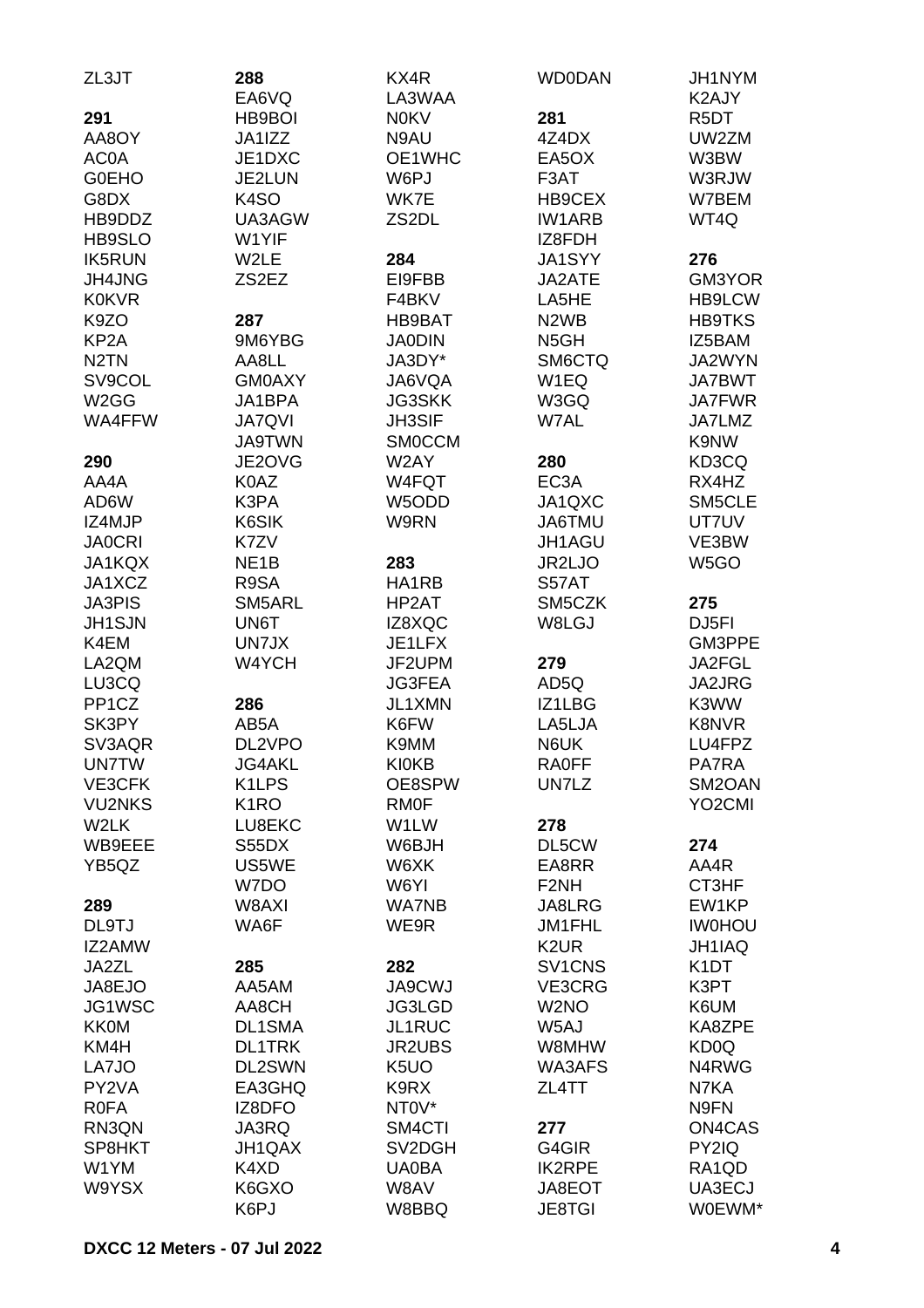| W4VIC               | 269<br>EA3WD                   | 264<br>4Z1UF      | 260<br><b>E72A</b> | 256<br>9A4T                   |
|---------------------|--------------------------------|-------------------|--------------------|-------------------------------|
| 273                 | IK8EPC                         | EA1KP             | EA9IE              | EC <sub>1</sub> A             |
| <b>IV3YYK</b>       | JA1VLK                         | F6DBX             | FG5FR              | <b>IK4HPU</b>                 |
| <b>JA1IOA</b>       | K8BL                           | <b>I1EIS</b>      | HL2IFR             | <b>JA9IFF</b>                 |
| <b>JA2TBS</b>       | KS3F                           | JR4LNG            | JA1JAT             | JM2RUV                        |
| JA6BEE              | N5MOA                          | <b>JR6LLN</b>     | JA2FBC             | JR1DUP                        |
| JA6WJL              | OM4EX                          | KB8VAO            | JA2VQF             | <b>MOTTB</b>                  |
| JR1BAS              | SM5FWW                         | N <sub>1</sub> GC | K8YSE              | SV1CQN                        |
| N4IG                | YB1AR                          | <b>PA7TWO</b>     | LY1G               | W8TN                          |
| N7IR                |                                | SP9JZU            | N6MZ               |                               |
| N7RO                | 268                            | W4HG              | SK7AX              | 255                           |
| OE5BWN              | CU <sub>2</sub> AP             | W8RLS             | TG9NX              | AI6Z                          |
| OZ1ACB              | JA1NWD                         | XE2CQ             | <b>W0GG</b>        | DL6JZ                         |
| RW7M                | K <sub>0</sub> GD              |                   | W9MJ               | <b>IV3TMM</b>                 |
| <b>SMONJO</b>       | K1MAA*                         | 263               | WA5LFD             | JA1KPH                        |
| VE3EK               | KD4W                           | AA4FL             | YB1UUN             | JA1OVF                        |
|                     | KJ6P                           | DK4TP             |                    | JH1RGG                        |
| 272                 | N <sub>2</sub> AJ              | <b>HA7UW</b>      | 259                | JK1OPL                        |
| AF9H                | N4TL                           | <b>I4KDJ</b>      | DJ8NT              | <b>JR7WFC</b>                 |
| CT1GFK              | SM5ENX                         | <b>JA7XBG</b>     | EW1BA              | KR4F                          |
| F5UJK               | SM6BGG                         | K <sub>1</sub> KO | <b>I5OYY</b>       | LB2TB                         |
| HA9PP<br>IK5PWN     | SV9AHZ<br>W8QZA                | K5DHY<br>KN6KI    | JA8BNP<br>JF2XGF   | LZ2JE<br>N <sub>1</sub> RK    |
| JA9GPG              | WA1YTW                         | NW7E              | K2UFM              | N <sub>5</sub> L <sub>Z</sub> |
| <b>K0TPP</b>        |                                | PY2KP             | K4WNW              | <b>VE1JBC</b>                 |
| K9US                | 267                            | W3ACO             | N8TR               | W1KSZ                         |
| LA8HGA              | K8UT                           | <b>WA4LOX</b>     | NI3P               | W5VY                          |
| N8PW                | N <sub>2</sub> NL              | <b>WB2GAI</b>     | SM4AZQ             | W8MET                         |
| <b>OE5FIN</b>       | <b>NK0S</b>                    |                   | UR5WA              | WO7R                          |
| <b>PA0ZH</b>        | R8TX                           | 262               | W2FV               |                               |
| SV <sub>1</sub> ACK | RA5BM                          | CU3EJ             | W <sub>2</sub> OIB | 254                           |
| W1VT                | SM5BMB                         | <b>I5REA</b>      |                    | BA7IO                         |
| <b>W2OO</b>         | SM5FUG                         | JA8BAR            | 258                | CT1BWW                        |
| W3AP                | WF2S                           | K0BJ              | DK7YY              | DL1HRN                        |
|                     | ZS4TX                          | K <sub>5</sub> PS | EA8MT              | <b>E72U</b>                   |
| 271                 |                                | K7EG              | <b>I1FQH</b>       | HB9IQB                        |
| <b>IK2DZN</b>       | 266                            | K8AV              | IV3GOW             | JH1BAM                        |
| IZ8EJB              | K8AJS                          | LA9FFA            | <b>IWOHQE</b>      | K3SEW                         |
| JE6TSP              | PZ5RA                          | OE2GEN            | K6ND               | N6TA                          |
| JM1HJG              | RA4CA                          | ON5UE             | K9MK               | NQ1K                          |
| K3PU                | W1MK                           | W7LGG<br>W9PZT    | KH <sub>2</sub> L  |                               |
| 270                 | WB3LHD                         | WA3GFM            | OE3SGU<br>SA0AQT   | 253<br>EA7SG                  |
| DK8MCT              | 265                            | ZS6NJ             | W4LSC*             | <b>IK0HFO</b>                 |
| EA1KY               | AC4G                           |                   |                    | JA6IVR                        |
| F9XL                | F5PBM                          | 261               | 257                | JH3GCN                        |
| JN1BMX              | G3WPH                          | <b>JA0PE</b>      | <b>DJ0UT</b>       | K5VIP                         |
| <b>K0KX</b>         | JA4FM                          | K <sub>2</sub> FW | EB3CW              | K8FH                          |
| K7UA                | K <sub>2</sub> C <sub>BI</sub> | K3UL              | <b>IK2PZC</b>      | KE1F                          |
| K9JF                | K4MS                           | K7LJ              | JJ1DWT             | N4UOZ                         |
| UA3TT               | K9MBQ                          | NA5DX             | LB8DC              | W1ZT                          |
| VE6LB               | N <sub>5</sub> JB              | SM7CQY            | N8LJ               | W6RS                          |
| WL7E                | N <sub>5</sub> KM              | W <sub>4</sub> OX | RU1AB              | YB0COU                        |
| XE1KK               | N9JV                           | W7QDM             | W9AJ               |                               |
|                     |                                | ZS6WB             | ZL2IFB             | 252                           |
|                     |                                |                   |                    | <b>DL7UPN</b>                 |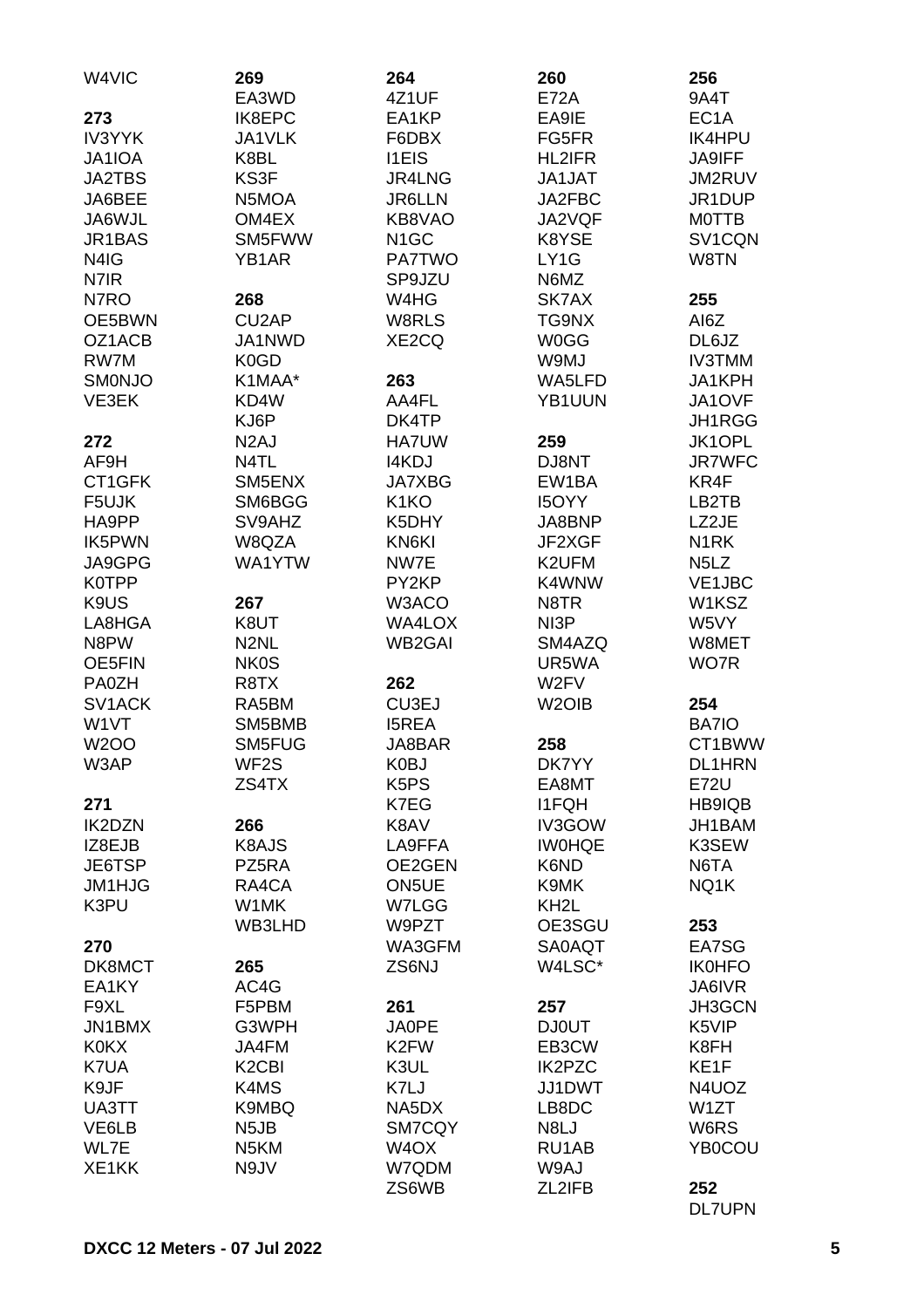| G3KWK             | K1ESE             | JA2EPW                        | <b>JA9AGN</b>                 | <b>GOVXE</b>                   |
|-------------------|-------------------|-------------------------------|-------------------------------|--------------------------------|
| G3NKC             | N4XP              | <b>JA7BEW</b>                 | K <sub>2</sub> XF             | <b>ISOAFM</b>                  |
| JA1BNW            | NX01              | K1EFI                         | N8SHZ                         | <b>JA0LXP</b>                  |
| JF3PNQ            | PY2DS             | K8ME                          | W7YAQ                         | JE1IBI                         |
|                   |                   |                               | W8JRK                         | K <sub>1</sub> PL              |
| JH4CBM            | W7ZJ              | <b>MM0EAX</b>                 |                               |                                |
| JL1BYZ            |                   | OZ1LCG                        | WB7B                          | K3VAT                          |
| K <sub>5</sub> XI | 247               | RD3AW                         |                               | K5CWR                          |
| <b>KB1EFS</b>     | <b>JH3FUK</b>     | <b>WOFLS</b>                  | 238                           | K8ZM                           |
| N4QQ              | JO4CFV            | W <sub>1</sub> BR             | CT1EAV                        | K <sub>9</sub> OR              |
| W7CA              | <b>K0BBC</b>      |                               | F <sub>1</sub> ICS            | N <sub>2</sub> FF              |
| ZS <sub>1</sub> A | K <sub>1</sub> SM | 242                           | <b>HB9MFM</b>                 | N8SNM                          |
|                   | NK4L              | CT1FUH                        | JA1WSK                        | NW4M                           |
| 251               | W5PF              | JA4ZA                         | <b>JF0JYR</b>                 | SV <sub>1</sub> V <sub>S</sub> |
| 9A4W              |                   | JH1WJR                        | JP1IOF                        | UA3O                           |
| AJ6T              | 246               | JR1MLU                        | <b>MOCSD</b>                  | W7YW                           |
| EA1AF             | <b>IV3KFB</b>     | <b>K0KG</b>                   | N <sub>4</sub> PJ             | WF4U                           |
| HK1MW             | IZ3ENH            | K4PB                          | <b>US0YA</b>                  | WS9V                           |
|                   |                   | K7FEL                         |                               |                                |
| <b>IW1QN</b>      | K9YC              |                               | W4KA                          |                                |
| JA5BGA            | LA5YJ             | K9FN                          | <b>W6NWS</b>                  | 234                            |
| K8CW              | W1YRC             | KF2DT                         | W7IU                          | HB9BYQ                         |
| N4SC              | W <sub>5</sub> ZO | KM1D                          | WA4QMQ                        | HS1NGR                         |
| N <sub>5</sub> UL | W8IQ              | N <sub>1</sub> SV             | <b>WB0TVY</b>                 | <b>IKOLNN</b>                  |
| N7BT              | WA3C              | N <sub>2</sub> N <sub>S</sub> |                               | <b>JA9FAI</b>                  |
| W <sub>2ZI</sub>  |                   | N4JQQ                         | 237                           | JN1NOP                         |
| W4SK              | 245               | N6HY                          | EA4DL                         | K4MF                           |
| W5GAI             | BA4RF             | SV <sub>1</sub> IW            | <b>IK0XBX</b>                 | KE5FXE                         |
|                   | JA1VSL            | VR2XMT                        | JA5BEN                        | W3WST                          |
| 250               | <b>JA7LGE</b>     |                               | JE2EHP                        | W7HPW                          |
| 4F2KWT            | K <sub>1</sub> GG | 241                           | JH1DGQ                        | WA5UA                          |
|                   |                   |                               |                               | YO3JF                          |
| CT1DOF            | N0AH              | AB <sub>5</sub> C             | K <sub>1</sub> RV             |                                |
| G3UAS             | NZ3O              | JA1RTX                        | K <sub>2</sub> N <sub>V</sub> |                                |
| <b>HA7TM</b>      | S55ZZ             | JI3CJP                        | K5RT                          | 233                            |
| JL1MWI            | <b>YBONFL</b>     | K5VWW                         | <b>KA4RRU</b>                 | AA9GR                          |
| JP1NWZ            |                   | KI <sub>1U</sub>              | W8UN                          | <b>DL2RTL</b>                  |
| <b>JR0EQQ</b>     | 244               | KV1E                          | <b>WA0ROI</b>                 | JG8FWH                         |
| K <sub>2</sub> KA | 9K2OD             | W2GW                          | WB8B                          | JK1EXO                         |
| KQ3F              | CU2DX             | W5QM                          | WB8ZRL                        | K4VIG                          |
| <b>PA0JSE</b>     | EI8IU             |                               |                               | K8BN                           |
| PY2FN             | <b>GOOIL</b>      | 240                           | 236                           | KE8UM                          |
| W2JLK             | JA1CZI            | 7K1PTT                        | CT1BOY                        | N <sub>1</sub> EN              |
|                   | JE2RDO            | HA5VZ                         | HB9DHG                        | N4HID                          |
| 249               | <b>JH7RXU</b>     | IZ8VYU                        | HB9ZS                         | <b>SMOXBI</b>                  |
| IZ8GGF            | K <sub>1</sub> YR | JA1DM                         | JA1HOM                        | W2NRA                          |
| JA3VPA            | K4JJW             | JA1SVP                        | JA1JYE                        | W6YOO                          |
|                   | K6EID             |                               |                               | <b>WB2KSK</b>                  |
| KA1ERL            |                   | JA2FSM                        | JA2VMU                        |                                |
| SM4OLL            | N <sub>2</sub> JJ | JA3WLN                        | <b>JA3KNN</b>                 | WD8PKF                         |
| UN3GX             | N6HC              | JA8ZO                         | K1ACL                         |                                |
| W9FR              | W4REX             | JH1HHC                        | KM3J                          | 232                            |
| W9RC              | W5PJR             | JN1RQV                        | OE2BZL                        | EA1RT                          |
| XE <sub>2</sub> D | W8MJ              | <b>KFOLA</b>                  | <b>PA0TCA</b>                 | HL4CJG                         |
|                   | WA3F              | UX5UO                         | <b>WOHBH</b>                  | JA1DDZ                         |
| 248               | <b>WB0TEV</b>     | VE3YV                         | W4GIW                         | JA5NPV                         |
| AA8R              |                   | W7MEM                         | W5DNT                         | JK1GOK                         |
| HB9DOT            | 243               | WA1S                          | WY6N                          | K4QE                           |
| <b>IK4AUY</b>     | AF4HX             |                               |                               | K6IPM                          |
| JA3EOP            | CT3MD             | 239                           | 235                           | N3KN                           |
| JJ1SKG            | G4XRV             | DJ9RR                         | EU1U                          | N4QWZ                          |
|                   |                   |                               |                               |                                |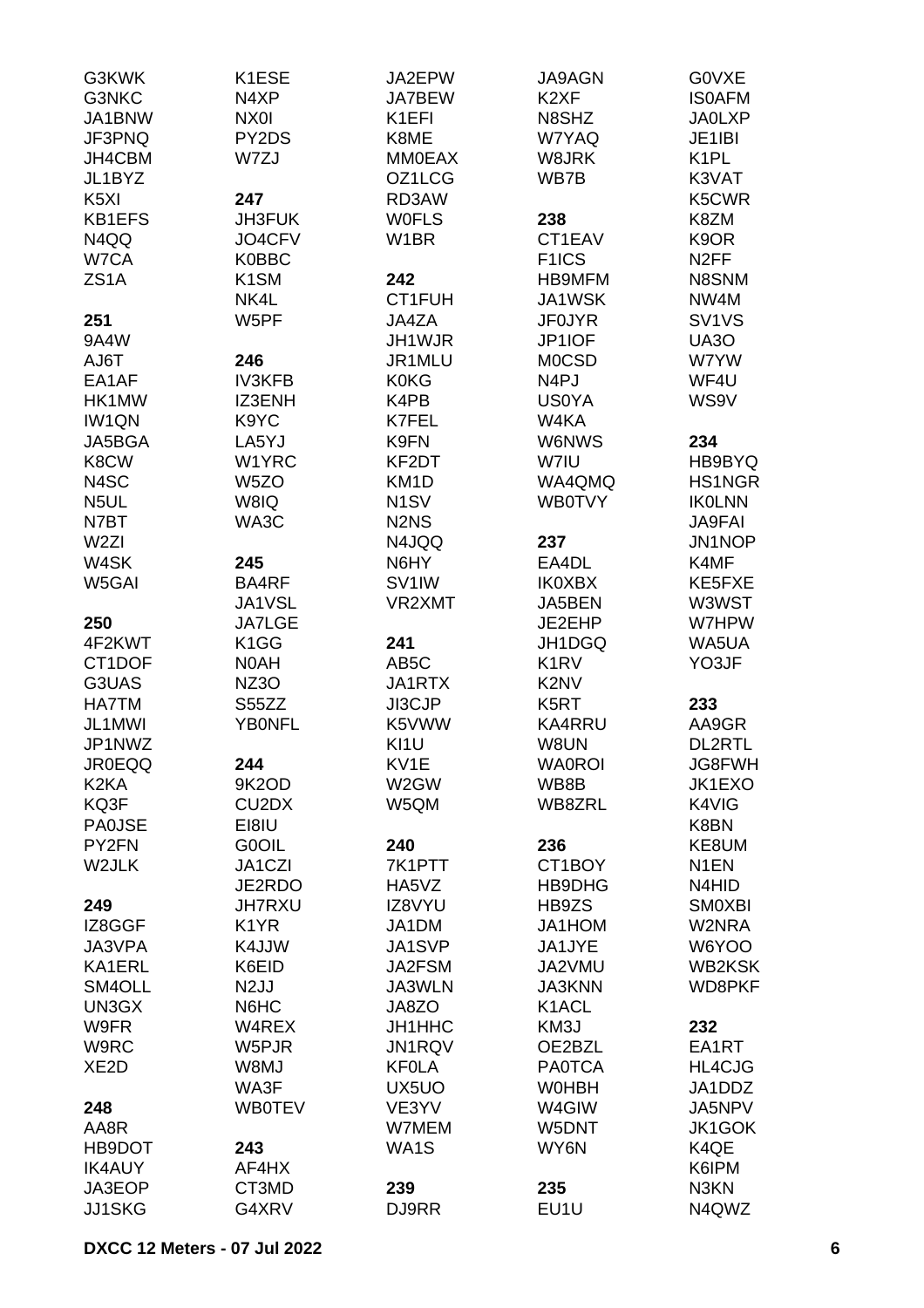| OZ1IKY              | 227                           | SM7BHH                        | SM3LGO                        | <b>PS8ACL</b>                 |
|---------------------|-------------------------------|-------------------------------|-------------------------------|-------------------------------|
| RK4FD               | DL2RUM                        | VK3HJ                         | SP2BMX                        | PY2MC                         |
| RQ3A                | <b>IK2GAJ</b>                 | WA1PMA                        | UR4IOR                        | <b>WOLS</b>                   |
| W <sub>2</sub> YR   | <b>JA0DWY</b>                 | WN6K                          | VE3YF                         | <b>WOSR</b>                   |
|                     |                               |                               |                               |                               |
| W3FI                | JA8DNV                        |                               | <b>VE7TK</b>                  | W5ZG                          |
| W6CYX               | K <sub>1</sub> GE             | 223                           |                               | W9YE                          |
|                     | K5GH                          | AF <sub>2</sub> C             | 219                           |                               |
| 231                 | N6OJ                          | EA7DUD                        | F5JSD                         | 215                           |
| AA9A                | NU <sub>1</sub> B             | <b>I8MTQ</b>                  | JH1APK                        | 9H1EJ                         |
| G3KMQ               | <b>S51NM</b>                  | <b>IK2RZP</b>                 | <b>JK1TCV</b>                 | AA7XT                         |
| JK1BSM              | W5SL                          | KI6CG                         | K <sub>5</sub> JZ             | EI9FVB                        |
| K1FEV               | W8HC                          | KW4V                          | KG6I                          | HL3GOB                        |
|                     |                               |                               |                               |                               |
| KD6UO               | WA6JA                         | N4ENE                         | KI7AO                         | K <sub>1</sub> XV             |
| SM7NDX              |                               | N4GN                          | N <sub>1</sub> KC             | K2XB*                         |
| VU <sub>2</sub> PTT | 226                           | PY5IP                         | N4HB                          | K4ST                          |
|                     | 4X1RU                         | SP6JIU                        | N6DX                          | KF4NEF                        |
| 230                 | <b>IOMWI</b>                  | W1KMA                         | W6GRV                         | RN9N                          |
| G3LUW               | <b>IT9CVO</b>                 | XE1RBV                        | W7AH                          | V51B                          |
| HL2KV               | IZ8IEV                        |                               | <b>WA0MHJ</b>                 | W <sub>1</sub> JGS            |
| <b>IV3VBM</b>       | K <sub>2</sub> BA             | 222                           | YO9FNP                        | W4IS                          |
|                     |                               |                               |                               |                               |
| JF2WGN              | <b>KD0PO</b>                  | DJ9SO                         |                               | W6SL                          |
| JI1VVB              | N <sub>2</sub> K <sub>X</sub> | <b>E77S</b>                   | 218                           | XE1MEX                        |
| <b>NIOC</b>         | N4LR                          | JM1VRW                        | AJ9C                          | ZL <sub>2</sub> AL            |
| UR5EDX              | N <sub>5</sub> ET             | K <sub>2</sub> AT             | DL2NOM                        |                               |
| W8WVM               | N6BM                          | K8DV                          | DL4NBE                        | 214                           |
| WB2NPY              | N6KZ                          | N3VA                          | IZ1JMN                        | <b>AA0MZ</b>                  |
|                     |                               | N <sub>4</sub> O <sub>A</sub> | <b>JA0KJE</b>                 | <b>AJ8MH</b>                  |
| 229                 | 225                           | RA4P                          | JE2VLG                        | DF <sub>2GH</sub>             |
| AK5X                | EU1M                          | W9HBH                         |                               |                               |
|                     |                               |                               | KE3D                          | DJ3XG                         |
| DS5ACV              | JA5XAE                        |                               | N3RW                          | EA5AR                         |
| K4CMS               | <b>JG0CQK</b>                 | 221                           | N4JT                          | JA2OLJ                        |
| K8ROX               | JH4GJR                        | EA2AAZ                        | NV9L                          | JA7KE                         |
| KD1F                | K <sub>1</sub> JIU            | HB9JOE                        | WA2NPD                        | K0QQ                          |
| KM6HB               | K5YU                          | JA1VRU                        | WA4JQS                        | K <sub>2</sub> A <sub>Z</sub> |
| N4NW                | KK4OK                         | JA3QOS                        | WC4H                          | KK4OW                         |
| NA4EA               | <b>MU0FAL</b>                 | <b>JR7FRW</b>                 |                               | LA9VFA                        |
| PY5CC               | N9SF                          | K4JC                          | 217                           | N <sub>2</sub> N <sub>W</sub> |
| W1KDA               | W4UDH                         |                               |                               |                               |
|                     |                               | K5DV                          | EI6FR                         | <b>WOKCJ</b>                  |
| W1WC                | W5GZ                          | KU4XO                         | IZ5YHD                        | W7JY                          |
| W4MAY               | W5JAY                         | N <sub>1</sub> NU             | <b>JA2NNF</b>                 | WB6BFG                        |
| W8KEN               | W5TFW                         | <b>RU0SN</b>                  | JA7ZP                         | WN6W                          |
|                     |                               | <b>UA0FO</b>                  | K1NTR                         |                               |
| 228                 | 224                           | W8OP                          | N6QI                          | 213                           |
| <b>AE0P</b>         | AA6AA                         |                               | OZ0J                          | 9A1AD                         |
| AF5CC               | DK6OR                         | 220                           | <b>WOTM</b>                   | AG3V                          |
| F5LIW               | IZ4DPV                        | AA6RR                         | <b>W9OO</b>                   | CT1FCX                        |
|                     | IZ8FWN                        |                               |                               | JR1EFG                        |
| <b>JA0DET</b>       |                               | AB4SF                         |                               |                               |
| JA1FQI              | JA8NFV                        | K0OK                          | 216                           | <b>K0KT</b>                   |
| <b>JA3ENN</b>       | K <sub>1</sub> CBK            | K1USA                         | G4VMX                         | K8YYY                         |
| JA6CBG              | K7KB                          | K4EU                          | JA1XPQ                        | LA3MHA                        |
| <b>JA8CJY</b>       | KB1DMX                        | K4MIJ                         | JA2VHO                        | N8GP                          |
| K6MKF               | KX <sub>2</sub> A             | K5MT                          | JF1NZW                        | NA <sub>2</sub> M             |
| NT <sub>5</sub> V   | <b>LA0FA</b>                  | K7AWB                         | K <sub>1</sub> D <sub>G</sub> | VK3FM                         |
| RA3QUA              | N7WO                          | N3RC                          | K6IPV                         | ZL4AS                         |
| SV2AEL              | ND4V                          | <b>ON4ATW</b>                 | K7LV                          |                               |
|                     |                               |                               |                               |                               |
| VE6AX               | OZ5NJ                         | PA3BWD                        | KR4W                          | 212                           |
|                     | RW4CY                         | <b>SMOMPV</b>                 | NC4RB                         | DJ3AS                         |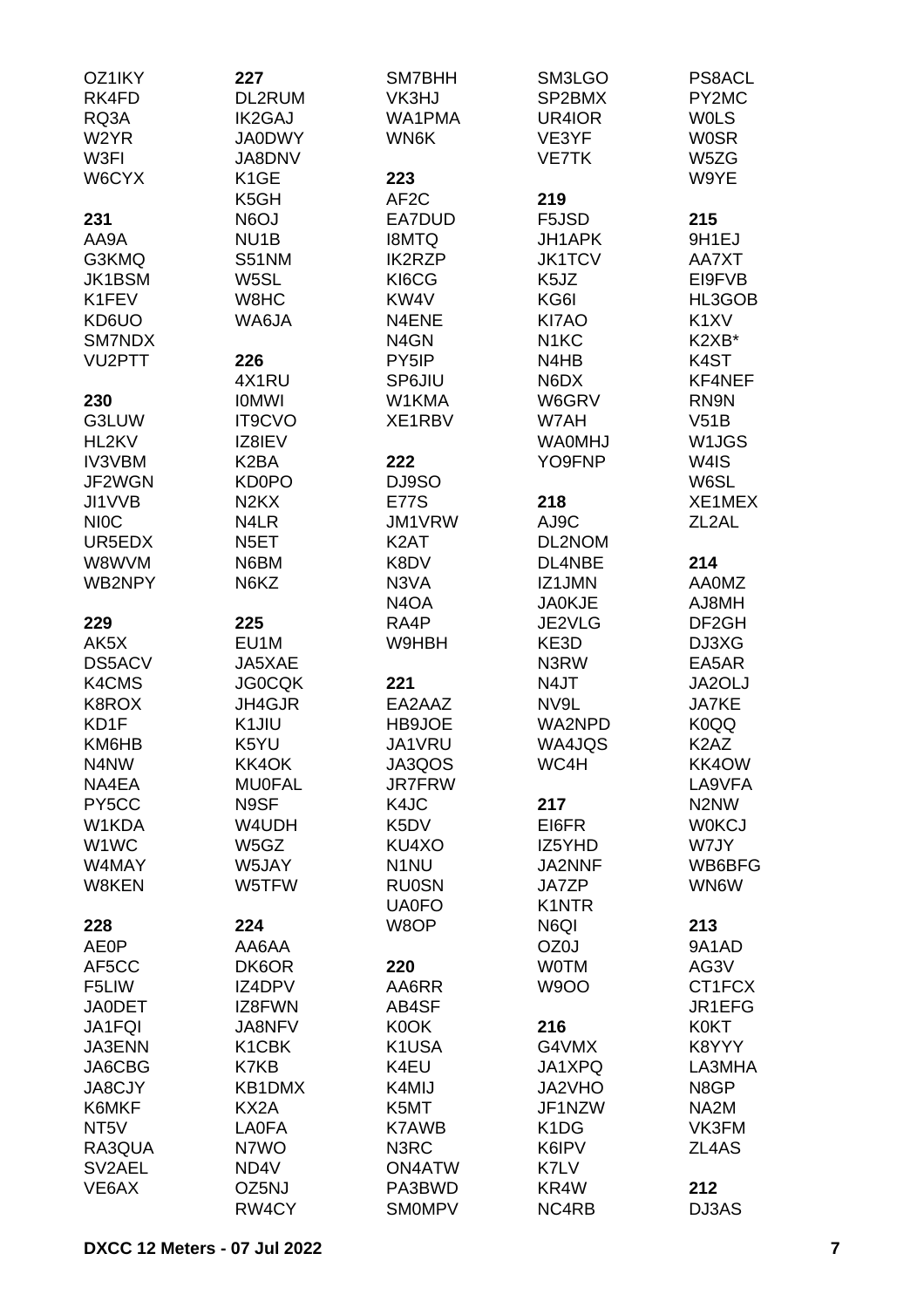| EA7QW               | K2PF*              | 204               | KQ4AV                         | KK2M                          |
|---------------------|--------------------|-------------------|-------------------------------|-------------------------------|
| EC1AIJ              | K4CGY              | EI2GLB            | <b>ON4ANN</b>                 | KZ9DX                         |
| JA1BWA              | K4WES              | EI9JF             | RT <sub>5</sub> A             | N6PEQ                         |
| <b>JH3KAI</b>       | K <sub>5</sub> RJ  | IZ1JLG            | W3BJ                          | NA <sub>5</sub> C             |
| N <sub>1</sub> RR   | KR6C               | JE1HRC            | W9IL                          | NF <sub>1</sub> G             |
| OM8FR               | N9BX               | JH1OBS            | ZS <sub>1</sub> J             | W1FA                          |
| SM5AOG              | NW6S               | JJ6DGP            |                               | W4HZ                          |
| SP5LKJ              | VE3DZ              | K9NR              | 200                           | WA2VQV                        |
| SP <sub>6</sub> A   |                    | KB5HC             | 4X6ZK                         | XE <sub>1</sub> H             |
| WK4Y*               | 207                | KI4DLS            | HB9AGO                        | XE <sub>1</sub> J             |
| WS5W                | G3VPW              | SV8DOU            | <b>IKOUTM</b>                 |                               |
|                     | <b>HB9CQK</b>      | W4GP              | IZ8EKL                        | 196                           |
|                     |                    |                   |                               |                               |
| 211                 | <b>IOJBL</b>       | W7IV              | JA3EY                         | AD8P*                         |
| JA3LDH              | JA1EMQ             |                   | K <sub>1</sub> UU             | DS5DNO                        |
| JJ1KZZ              | JA8FFM             | 203               | K8EAB                         | <b>I7LGM</b>                  |
| KT <sub>2</sub> C   | JF2OZH             | F6ECI             | KF7F                          | <b>I8YAV</b>                  |
| LA6UL               | <b>JH8NQV</b>      | JA1FVS            | N <sub>1</sub> IA             | K7XB                          |
| N <sub>1</sub> BY   | K9FZ*              | <b>JH8NBJ</b>     | N7ELL                         | N <sub>2</sub> G <sub>Z</sub> |
| <b>VR2XLN</b>       | <b>MOIKW</b>       | <b>JI1NJC</b>     | PY3VB                         | N2SQW                         |
| W2DXE               | N <sub>2</sub> DPF | <b>KOCS</b>       | <b>SM7IUN</b>                 | N3QE                          |
| W8IW                | N9AKR              | K4JKB             | VK6LC                         | SP3F                          |
| WB2BIN              | N9AOL              | K9OW              | W <sub>2XI</sub>              | W1MJB                         |
| WV6E                | N9UA               | <b>KM7R</b>       |                               |                               |
|                     | OE1JIS             | N8OC              | 199                           | 195                           |
| 210                 | PY2RO              | NY2NY             | AA3TH                         | CT1ELF                        |
| CU3EQ               | RD9M               | W3ABT             | AC0X                          | DF3EC                         |
| DS4AOW              | TF3DC              | WA3FRP            | DF7EE                         | EU1KY                         |
| KD8RQE              | VK <sub>2</sub> CA | <b>WBOULX</b>     | <b>IK1IYU</b>                 | <b>IK0AGU</b>                 |
| NA5Q                | <b>WOTT</b>        | WS1L              | <b>JR8AMF</b>                 | JH1UBK                        |
| PY2WC               | W9QO               |                   | K4SX                          | <b>K3FRK</b>                  |
| <b>S54A</b>         | <b>YB0MWM</b>      | 202               | K4VNY                         | K4JWA                         |
| W5WP                |                    | DL5XL             | K6ZZ                          | KE4S                          |
| W7FP                | 206                | <b>DS3HWS</b>     | <b>MU0GSY</b>                 | <b>SQ7FPH</b>                 |
| WB8K                | HL2WA              | JA1MZL            | N <sub>2</sub> R <sub>R</sub> | W3MR                          |
|                     | IZ4DIW             | K5FNQ             | PB9FN                         | XE2X                          |
| 209                 | JF1IRW             | K9TF              | V51YJ                         |                               |
| CT3KN               | <b>JH0BQX</b>      | KA1DJ             | W9RXJ                         | 194                           |
| EA3CJ               | JH4ALY             | <b>KB5UNX</b>     |                               | A65BD                         |
| JE2LPC              | JT1BV              | KU4BP             | 198                           | EA4DEI                        |
| <b>JR3UIC</b>       | K0MN*              | LB6KC             | <b>DJ0MCH</b>                 | <b>GU0SUP</b>                 |
| KS4S                | K8NK               | N8WD              | F5NBX                         | JA6GPR                        |
| PU1KGG              | KK5OQ              | NU <sub>10</sub>  | <b>IV3BSF</b>                 | JR1IZM                        |
| SM5BNK              | KK9T               | W3NS              | KA1J                          | K <sub>1</sub> LT             |
| VU <sub>2</sub> CDP | N7TY               | W4RDX             | <b>KF7PG</b>                  | K2HAT                         |
| W5DAW               | N8BJQ              | W5FPT             | N <sub>5</sub> BO             | K4KAY                         |
| W6DCK               | <b>SMODSF</b>      | W6DE              | RA3BL                         | K4ZO                          |
| W8HMK               |                    | W7TUS             | W4DEE                         | K5ALQ                         |
|                     | 205                | WE <sub>1</sub> P | W6SHY                         | KP3AH                         |
| 208                 | <b>DL6UNF</b>      | WE2N              | W7NN                          | NJ3K                          |
| EA5B                | EA5DFV             |                   | W7VY                          | SP6EIY                        |
| EA6ET               | HL3DE              | 201               | W9ZCL                         | <b>SP7ICE</b>                 |
| FG4NO               | JA4DHN             | CU3AN             | YV <sub>5LI</sub>             | W <sub>2</sub> TB             |
| <b>I5XFD</b>        | JO1LVZ             | GI4OWA            |                               | W4DC                          |
| IZ8MBW              | K4YYL              | <b>IV3FFI</b>     | 197                           | W5GA                          |
| JE1PNX              | W8UV               | JF1MTV            | AD4AA                         | W5UHQ                         |
| <b>JH0NOS</b>       | WA4MME             | <b>KOMFI</b>      | <b>IZ7AUH</b>                 | WA1NXC                        |
| <b>K0THN</b>        | <b>WA9PIE</b>      | K5FZ              | K8SIA                         |                               |
|                     |                    |                   |                               |                               |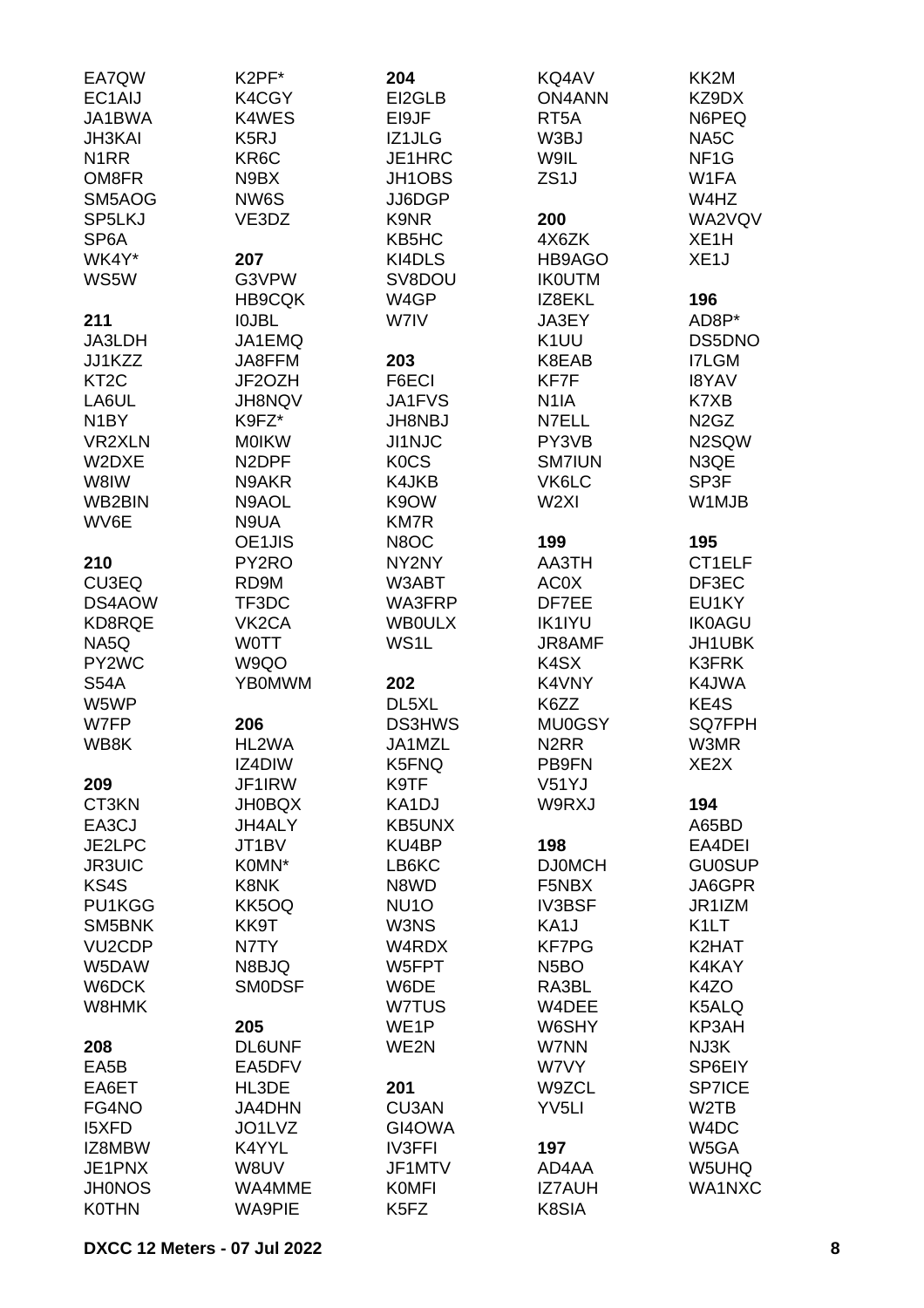| 193                | W5THT                         | 185           | KY6R              | <b>KE0A</b>                   |
|--------------------|-------------------------------|---------------|-------------------|-------------------------------|
| 7L4VYK             |                               | <b>K0KP</b>   | N6VS              | KF4VTT                        |
| AE4CW              | 189                           | KI5BLU        | UA9AEU            | KP3V*                         |
| HA5PT              | <b>IK2RGT</b>                 | UN7BK         | W6TK              | N6NU                          |
| <b>JA0AXV</b>      | JA1SGU                        | <b>VA7ZT</b>  | W8UQ              | NA6MG                         |
| JA1QIW             | K6JAT*                        | W2WG          |                   | OH <sub>1</sub> JP            |
| JH1ACA             | K6UXO                         | W5VQ          | 180               | ON6AA                         |
| JR1WCT             | N7XR                          | W6RKC         | A61BK             | <b>WOIKD</b>                  |
| KE4UW              | NA5Z                          |               | AA4AK             | W <sub>1</sub> AO             |
| KG9Z               | OH <sub>4UI</sub>             | 184           | AH <sub>0</sub> U | WA3WZR                        |
| KM <sub>1</sub> C  | RM3DA                         | AD6ZJ         | G7SSE             |                               |
| KW4CQ              | RN3CT                         | EA5RU         | HB9CRV            | 176                           |
| W3SB               | SM4BZH                        | <b>IK0HBN</b> | HL5BMX            | <b>DL6NW</b>                  |
|                    | W6DPD                         | JE2DZC        | JH1IZR            | <b>IK0CHU</b>                 |
| 192                | W7PAQ                         | <b>JK1AJX</b> | NA5S              | JA1FJJ                        |
| 7K1CPT             |                               | <b>NORN</b>   | PE <sub>1</sub> L | <b>JJ1TKN</b>                 |
| F6FYD              | 188                           | SM2EJE        | PY2RN             | JR1FHP                        |
| <b>IZ7GIT</b>      | EA7AN                         | <b>WOFG</b>   | UT7KF             | K5DCW                         |
| JA2XCR             | G4ZOY                         | W6BK          | W4DSM             | <b>KK7YC</b>                  |
| K6XN               | HB9IIO                        | W7IUO         |                   | N <sub>4</sub> TV             |
| KE6V               | K <sub>2</sub> D <sub>C</sub> | WB2HJV        |                   | WA3GNW                        |
|                    |                               | WB3BFC        | 179               | XE1HG                         |
| KJ4UZU             | K8ZT                          |               | DL5MHQ            |                               |
| KX4TT              | KA8SYV                        | WB5STU        | <b>DS1JFY</b>     |                               |
| N4XYZ              | KK1W                          |               | EA5RD             | 175                           |
| NA9A               | N4DWK                         | 183           | <b>JN7DOS</b>     | DL8SDC                        |
| UR3EO              | UA6AUA                        | BA4TB         | K <sub>1</sub> RI | F6HLC                         |
| VA2IG              | <b>WA0WWW</b>                 | JA2KSP        | K4WZ              | JF1LZQ                        |
|                    | WA6G                          | JA2NDQ        | KE5TD             | JH6RTO                        |
| 191                |                               | <b>JE4CIL</b> | KZ2R              | K <sub>1</sub> J <sub>D</sub> |
| AA4NC              | 187                           | JH1OGT        | N3KV              | K7UT                          |
| HA5CW              | EA3EQT                        | JH2PWY        | N3ME*             | KD4POJ                        |
| <b>HB9ESS</b>      | HL2CFY                        | K3PP          | N3XM              | KF6HI                         |
| KI4WCQ             | JA1IAZ                        | K6LRN         | N9KW              | KJ6NZ                         |
| N <sub>1</sub> API | <b>JA8XQI</b>                 | KC6JAM        | SP5ELW            | N7NG                          |
| N7MQ               | N4IQ                          | KD4SN         | W1SSN             | NA9RB                         |
| N9ISN              | W5ZE                          | OE3KLU        | W4CCS             | UA1OM                         |
| OZ7DN              |                               |               | <b>W4TUN</b>      | UA9AGX                        |
| W4DAO              | 186                           | 182           | <b>WB4DNL</b>     | W2/CT1GIF                     |
| W6HYI              | AA3LX                         | G4XEE         |                   | W9FI                          |
| W8NN               | AJ4A                          | <b>I5FLN</b>  | 178               | XE <sub>1</sub> R             |
| WA3I               | HL3AMO                        | IW3GJF        | EA2AFV            | YL2TW                         |
| WI8R               | K <sub>1</sub> NJ             | <b>JH7NTW</b> | EA8AXT            |                               |
|                    | K <sub>5</sub> Q <sub>X</sub> | JI1CQA        | JH1VUO            | 174                           |
| 190                | K8RRT                         | K3SF          | JH5HDA            | AA7G                          |
| 7M4AOE             | K9SM                          | K7LAZ         | KU1T              | AB4UF                         |
| BV1EK              | KC6X                          | KG4JSZ        | <b>OH6NIO</b>     | JA1ERB                        |
| DJ9KV              | KY <sub>5</sub> I             | LA5LT         | W3JX              | <b>JA8UIV</b>                 |
| GW4TSG             | N6VNI                         | N4TOL         | W7HUY             | K <sub>5</sub> CR             |
| IZ0GYP             | ND4X                          | N8NA          | WB6AXD            | K6MM                          |
| JA2ITK             | NU4B                          | VK4CAG        |                   | K9HQM                         |
| JA6AVT             | OZ4VW                         | W6SFK         | 177               | K9UQN                         |
| <b>JA9FPI</b>      | TA1CM                         | W6WF          | 4X6UU             | KT8D                          |
| JH8KFE             | UR5FEO                        | W8WEJ         | JA3EEM            | N0ODK                         |
| <b>KD0AA</b>       | W8RV                          |               | <b>JA3UNA</b>     | N6RV                          |
| N3AIU              | WA5IPS                        | 181           | JA9NLE            | W <sub>2</sub> OR             |
| N8NN               | WZ4RC                         | EA1JO         | JE3ENP            | WA4BIM                        |
| W1AW               |                               | <b>IZ4AIB</b> | K1KA              |                               |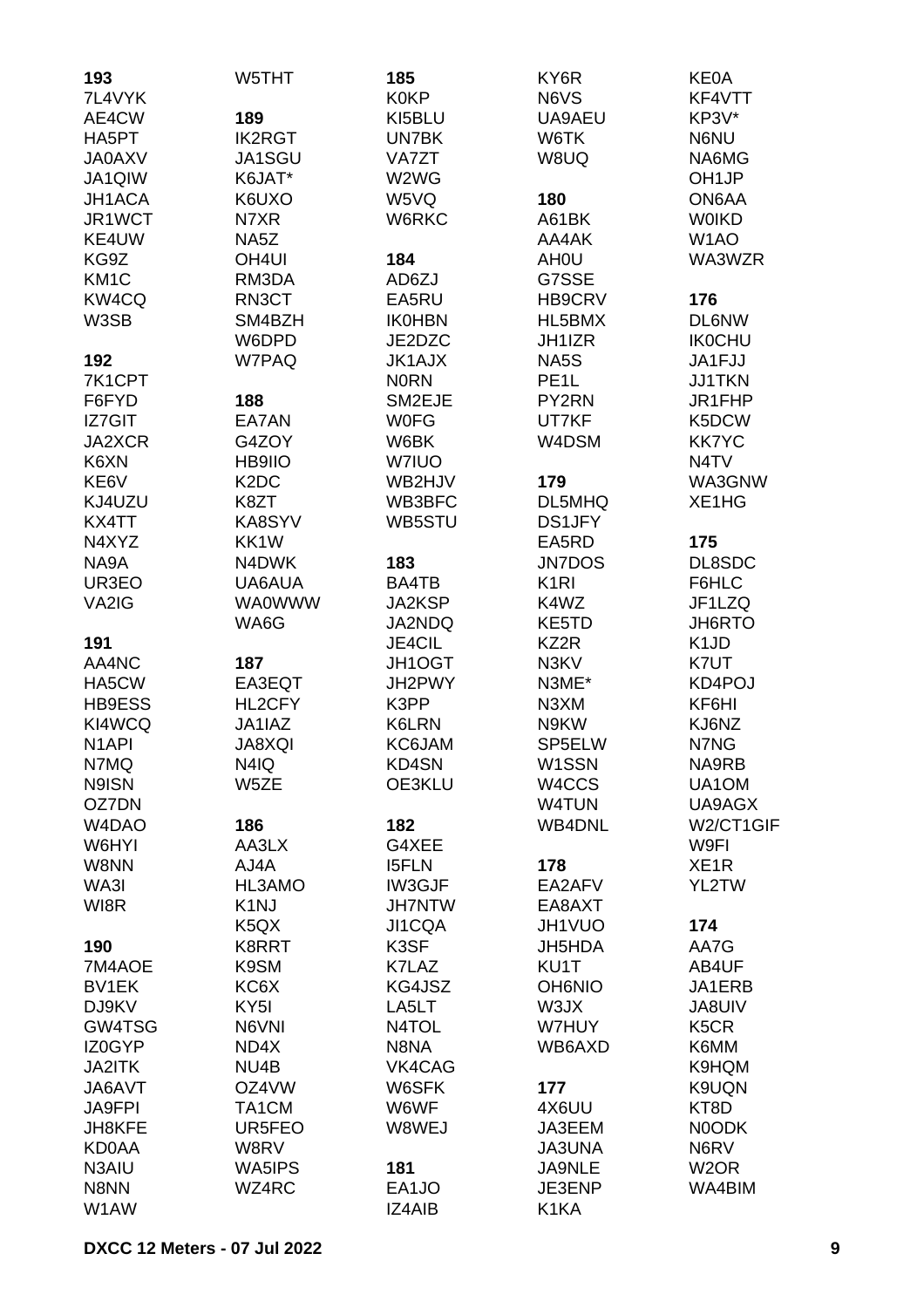| 173                | VE <sub>1</sub> OP | 166                 | 163                | SM3PHM                        |
|--------------------|--------------------|---------------------|--------------------|-------------------------------|
| AB6CF              | VE2YG              | 9K2BM               | 3A2MW              | W5RDW                         |
| AI9U               | W0OGH              | AL7R                | AA4OC              | W6DOE                         |
| JA2QXP             | W9JJB              | DL1SVA              | AI4QQ              | W9GG                          |
| K6UNE              | <b>WA4USA</b>      | HL4XM               | EA1AZ              |                               |
| K8JE               |                    | <b>JA0GCI</b>       | F4CPF              | 160                           |
| <b>KB9DAK</b>      | 169                | <b>JH3FHQ</b>       | HA5BSW             | EA1WH                         |
| KK9H               | DM3CW              | KN4FO               | <b>I1YDT</b>       | <b>IOLYO</b>                  |
| N7HN               | JA1GVT             | N8NB                | JR6LDE             | JA1ITJ                        |
| NF <sub>4</sub> A  | K6BV               | SP3IBS              | <b>K0ABC</b>       | JA1UOA                        |
| NX <sub>2</sub> X  | K7CU               | SV <sub>2</sub> CLJ | <b>KOCF</b>        | K <sub>1</sub> ZE             |
| <b>SMOEUI</b>      | K9OT               | W4PGC               | K4GN               | K7LY                          |
|                    | LZ2ZG              | W8SAX               | KE <sub>1</sub> B  | KW9U                          |
|                    | OZ7FOC             |                     | KW4MM              |                               |
| 172                |                    | <b>WA1ZIC</b>       |                    | <b>NOIW</b>                   |
| G3WW               | RD3BD              | WB8CQV              | LA <sub>1</sub> CO | N8IL                          |
| <b>IZONRG</b>      | W0AIH*             | WW8W                | <b>NOAMI</b>       | NE3F                          |
| JF2WXS             | W7IAN*             | YO3AIS              | N <sub>4</sub> FN  | NI <sub>5</sub> F             |
| <b>JH0RVY</b>      | W8FIB              | ZS6IR               | NX4TT              | OZ3SM                         |
| K8QKY              | <b>WA0RVK</b>      |                     | R3IS               | W9NIO*                        |
| LZ1XL              | <b>WA4NUF</b>      | 165                 | SM7CZL             | YB2DX                         |
| N <sub>3</sub> AO  | WV4V               | DL4FAP              | UN3G               | ZS6RJ                         |
| OE3HWC             | XE1FAS             | DS5TOS              | VA2LC              |                               |
| SP <sub>5E</sub> S |                    | <b>IK0XIH</b>       | W <sub>1</sub> OK  | 159                           |
| <b>W0ZS</b>        | 168                | IZ5MOQ              | W1XV               | DH <sub>2</sub> PC            |
| YB4IR              | 4X6KJ              | JE4WOK              | W8MIL              | DL7JRD                        |
|                    | A92IO              | JH4ADK              | YO3DDZ             | EA1P                          |
| 171                | EW1P               | <b>JI6IHG</b>       | YO4AUL             | HB9CXZ                        |
| CT2GZE             | JF2VAX             | K <sub>2</sub> AX   |                    | <b>JH0OXS</b>                 |
| DL5MM              | K <sub>1VI</sub>   | K3VPZ               | 162                | <b>K0IO</b>                   |
| F <sub>9</sub> Cl  | K4RG               | KG4CUY              | AA5N               | K6EME                         |
| G3SBP              | <b>KF0RQ</b>       | KH6XT               | BH4IGO             | LA8ZAA                        |
| JA3NHL             | LU8ADX             | LA2XPA              | DJ7JC              | N <sub>1</sub> M <sub>D</sub> |
| K <sub>1</sub> CA  | LX1CW              | N3KS                | E21EIC             | NE5S                          |
| K <sub>2</sub> RU  | <b>ON6KE</b>       | RA0BA               | FG8OJ              | VA3NXM                        |
| K <sub>2</sub> TV  | R4FAN              | SV1FKZ              | HL4CCM             | W1EBM                         |
| K5ZQ               | SM5CBM             | VE7BV               | <b>JR6GHN</b>      | WD5BJT                        |
| <b>KP4DKE</b>      | W6KK               | VK3TC               | K4YJ               | WW2DX                         |
| N6ZN               |                    | VR2XYL              | K6GFJ              | ZS6C*                         |
| N8WRL              | 167                |                     | N6PAT              |                               |
| <b>WOMU</b>        | DL4DW              | 164                 | NV4B               | 158                           |
| WA4DOU             | JA4CZM             | AC4BT               | W6AER              | G1VDP                         |
| WA5KBH             | JA8BOV             | CT3DL               | W7VAS              | G4SGX                         |
| WA8MCD             | K <sub>2</sub> SN  | EI6IZ               |                    | JA4VLK                        |
|                    | K3SX               | JH1ORA              | 161                | JJ1KXB                        |
| 170                | <b>KB8NTY</b>      | <b>JR3TOE</b>       | HL3ERJ             | K3VAR                         |
| DL2JIM             | KE3X               | K6CF                | <b>IW7DVM</b>      | K4HQK                         |
| EI6AL              | KR8T               | KD8MQY              | IZ5FSA             | K8GWU                         |
| HB9RYZ             | N <sub>1</sub> JP  | N2XQM               | <b>JA0EVI</b>      | KB2XJ                         |
| <b>IV3AVQ</b>      | N <sub>1</sub> ZJ  | NA <sub>2</sub> P   | JE2KSM             | <b>KF7NN</b>                  |
| JA1BON             | N2MEE              | PT7DX               | K <sub>2</sub> OP  | KJ7NO                         |
| JG1SWM             | N6PSE              | <b>S50B</b>         | K4AR               | N4XMX                         |
| <b>JQ1YIW</b>      | OE1ALW             | SP7QHR              | KM4A               | NS3L                          |
| K <sub>2</sub> MK  | <b>WA0SXV</b>      | UN7BY               | N4MIK              | <b>VU2CPL</b>                 |
| LA2GH              | WA4CEM             | W6SIY               | N7QT               | W4WN                          |
| N4VN               |                    | W7WZ                |                    | W8LIG                         |
|                    | <b>WA5NFC</b>      |                     | N9LEO              |                               |
| N6EM               |                    | WA5CMI*             | OK2ZDL             | WB2RAJ                        |
| N8VV               |                    | WB3JFS              | PY2GG              |                               |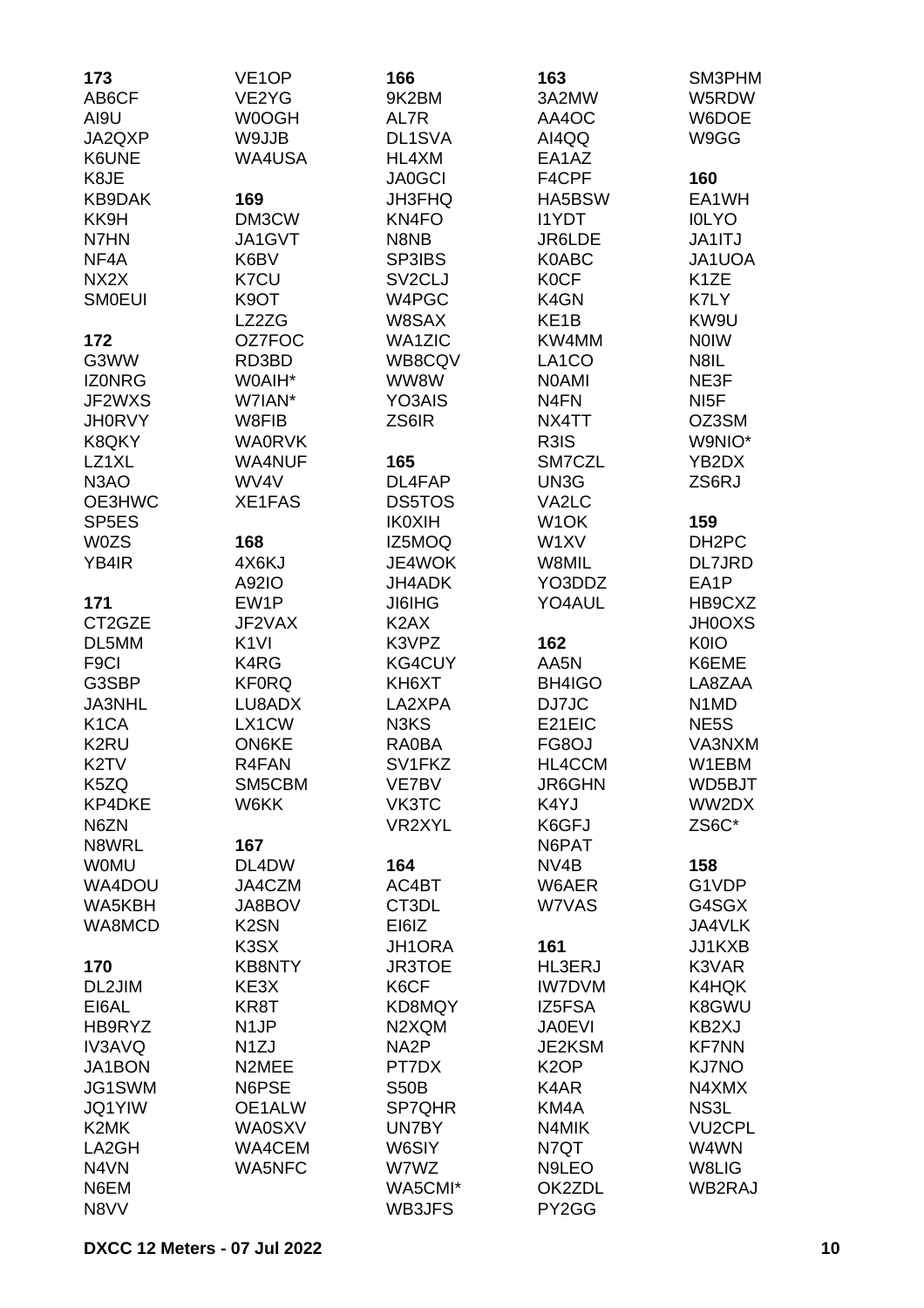| 157                 | JH1AQN             | HC <sub>1</sub> BI             | 148               | 145                |
|---------------------|--------------------|--------------------------------|-------------------|--------------------|
| E20YLM              | JR3QHQ             | JA2BUR                         | 7N2JZT            | 5T5PA              |
| HB9DQV              | <b>K0TT</b>        | K4DET                          | A71AM             | 7J1ADJ             |
| <b>JA3MHA</b>       | K9SG               | <b>K7LAY</b>                   | AA3AZ             | DK3UA              |
| JF1LMB              | N <sub>5</sub> PA  | K9AAA                          | JF2AIJ            | HB9EFK             |
| K4KEW               | NE5W               | KE8G                           | JI3BFC            | HB9FBG             |
| KA1API              | VK2HV              | <b>KK4CLY</b>                  | K9WX              | <b>IK8UHA</b>      |
| N4HN                | W4UCK              | LZ2XF                          | KA3GWD            | JG3RWX             |
| PY1NS               | W6AEA              | N4AA*                          | LZ1MDU            | <b>JR0AMD</b>      |
|                     |                    |                                |                   |                    |
| SV <sub>1</sub> IZY | W8TM               | NU4I                           | N3ND              | K2TER              |
| W4NBS               | WA9MAG             | SV1FJP                         | NA2AA             | K5FXB              |
| W6RW                |                    | VA3EJN                         | NJ6K              | K5LY               |
| WA2USA              | 153                | VA3HP                          | VE6TL             | <b>K5RKS</b>       |
|                     | CX <sub>2</sub> CC | W3HER                          | W4AG              | <b>KS0M</b>        |
| 156                 | HB9BEM             | W5WLA                          | W4PNY             | N4QM               |
| <b>DH0GSU</b>       | HI3T               | W6WA                           | W8FN              | N6KK               |
| EA3HPX              | <b>JA0CIU</b>      | W9ROG                          | W9MAK             | N6RK               |
| F1RAF               | JA4HAW             | WA6EZV                         | WF1H              | VK3BDX             |
| <b>GM0VRP</b>       | JR1VAY             | WC <sub>2</sub> C              | YB1TJ             | W2RS*              |
| GM3WIL              | JR7MAZ             |                                |                   | WR7Q               |
| <b>IK8VRH</b>       | <b>K0VM</b>        | 150                            | 147               |                    |
| JA2ODB              | K8SL               | AD5WB                          | AB9KZ             | 144                |
| JA9RT               | KD <sub>2</sub> T  | AG6HE                          | F4GVO             | DL6DCD             |
| K3FM                | KK4XL              | DK3BK                          | G3VQO             | <b>ER0FEO</b>      |
| K4WY                | <b>NOVVV</b>       | DK3FB                          | HI8RD             | <b>GMOVIT</b>      |
| K9GA                | N6MB               | DK3PZ                          | IS0/YO3RA         | JA1OVD             |
| KA9OKH              | N6MM               | <b>IT9ABN</b>                  | <b>JK1OTP</b>     | JL3DGI             |
| LA6OP               | N7NW               | JA7GZM                         | <b>K0EOO</b>      | K1ROA              |
| LB5WB               | <b>WB4SON</b>      | JH2AJY                         | K3GGN             | K1TKL              |
| N4BAF               |                    | K <sub>3</sub> OX              | K <sub>5</sub> UZ | K9YZ               |
| W1MR                | 152                | K9RT                           | KB9LIE            | KE5BR              |
| WB4YDL              | AC6BW              | KI7M                           | N <sub>2</sub> RJ | KQ5M               |
|                     | BX5AA              | <b>N6JOJ</b>                   | N9JR              | N7RD               |
| 155                 | DF2WF              | VR2MY                          | SV8RX             | NZ <sub>0</sub> O  |
| DK3QM               | DU1KT              | W3KB                           | W3NRJ             | OE1HHB             |
| G4DDL               | G4AFJ              | W4NE                           | W5SV              | <b>RN0C</b>        |
| <b>IV3TDM</b>       | HB9BNQ             | WB2WPM                         | W9FF              | <b>SM0BYD</b>      |
| JH4HMG              | <b>IOOSI</b>       | ZS <sub>1</sub> C              | W9GM              | TF3Y               |
| JK1EBA              | IK5BSC             |                                |                   |                    |
| JK1UNZ              | K <sub>2</sub> EK  | 149                            | 146               | 143                |
| K <sub>2</sub> DF   | KD <sub>2</sub> OV | <b>DS4DRE</b>                  | G3LAS*            | AA4MM              |
|                     | KE9S               |                                |                   |                    |
| K4EZY               | <b>KN7D</b>        | JJ1BDX                         | G8AJM             | HB9AAA             |
| KJ7M                |                    | K <sub>2</sub> KI <sub>B</sub> | HP3TA             | JA1MOD             |
| NA <sub>2U</sub>    | N5MT               | K8SMC*                         | JA3FHL            | JA3AVO             |
| NO <sub>9</sub> E   | ON4LG              | KP4DS                          | JA3KWZ            | JH1ERJ             |
| UT7EC               | RX9JX              | NOLGU*                         | K5TN              | K9BQL              |
| WE4S                | SP6AXW             | <b>NEOU</b>                    | K8ARY             | KE4FW              |
| YL2KF               | <b>WORX</b>        | NZ <sub>50</sub>               | K8POM             | KG6D               |
| ZS <sub>2</sub> Y   | W6RFF              | <b>RT0F</b>                    | <b>KB9AIT</b>     | KJ4R               |
|                     | WN7J               | UA9MC                          | SM3DXC            | KM <sub>2</sub> E  |
| 154                 | YV4DYJ             | W1ASB                          | <b>WOPE</b>       | KN7K               |
| CT3CD               |                    | W9KVR                          | W <sub>2</sub> KA | N <sub>2</sub> YBB |
| DS5WQT              | 151                | <b>WA1EHK</b>                  | W8LMG             | N4UP               |
| EI2JD               | DL4KUG             | WB0O                           | WA2MUA            | N6PM               |
| <b>I8LWL</b>        | DL4LAM             | WQ5R                           | YO2DFA            | N7DED              |
| <b>IW9DNI</b>       | DM2RM              | XE1MW                          | ZS6UT             | N7ZA               |
| JA0GZZ              | EI1DG              |                                |                   | W <sub>1</sub> OP  |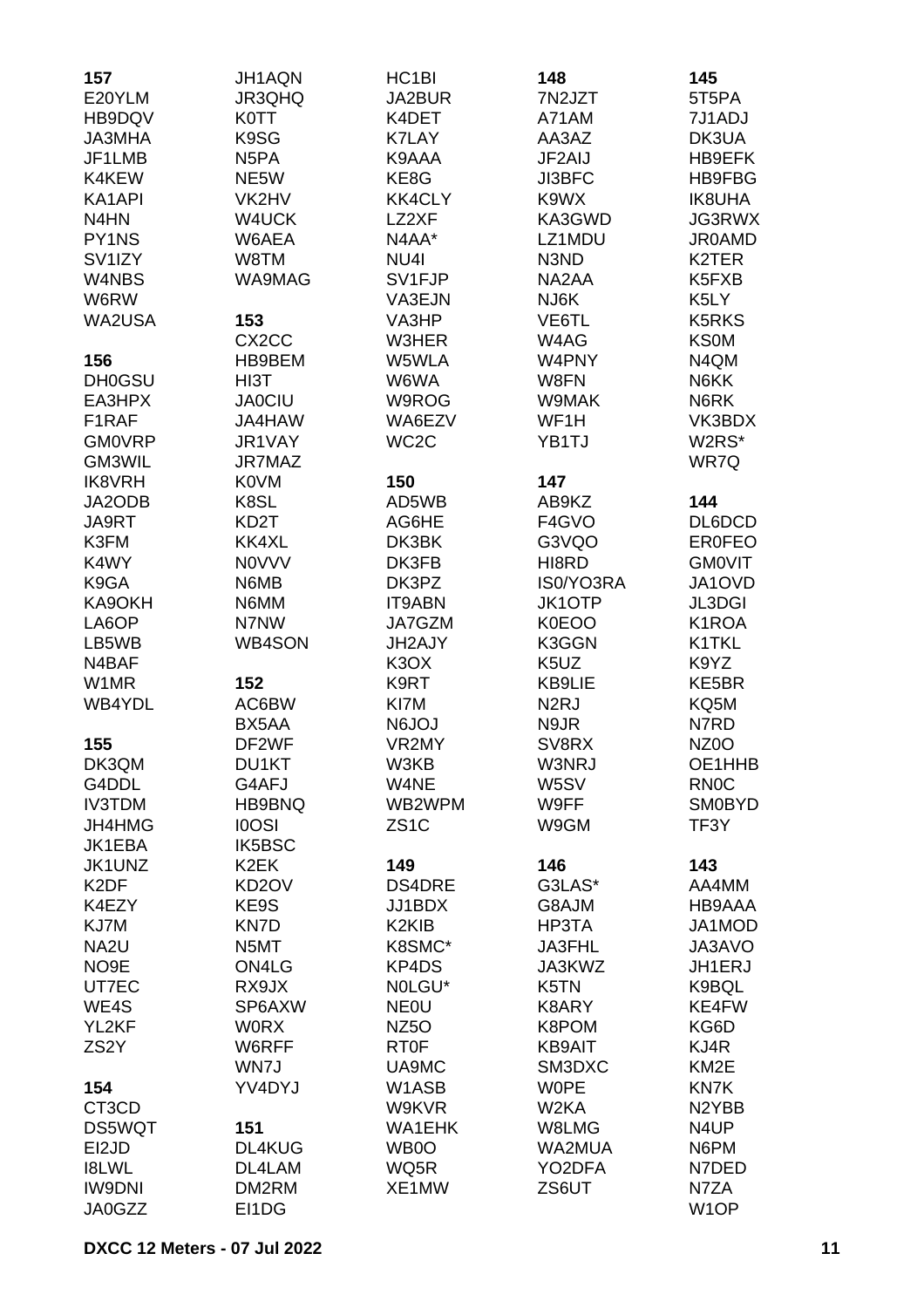| W4UFO              | 139                             | 136               | 133               | EA3HDZ             |
|--------------------|---------------------------------|-------------------|-------------------|--------------------|
| W7NP               | HL4CBX                          | 4X4MF             | 7J1ABD            | K4BNF              |
| W7VS               | JA4GXS                          | AA9RR             | AA4U              | KA5IAU             |
| WV4TN              | JE1PHH                          | AE5B              | DK5RL             | NN6K               |
|                    | K0QB                            | EA5KA             | DL8OH             | PV8ABC             |
| 142                | <b>K0UBR</b>                    | IK8GJR            | GM1BSG            | <b>SM7GIB</b>      |
| 4O3A               | K3NF                            | <b>ISOEBO</b>     | <b>HBOWR</b>      | W <sub>5</sub> EC  |
| DF <sub>1</sub> IR | K9TRV                           | <b>JA7FVA</b>     | HK4EB             | W5RF               |
| IK3DVY             | K9ZM                            | JJ10KK            | <b>JM1JIV</b>     | W6DR               |
| <b>IZ0BTV</b>      | KV4AA                           | JM1ESG            | KF9AF             | WQ6Q               |
| JA1PUK             | <b>NOCKC</b>                    | K3EA              | KG6WIK            |                    |
| JI1UHZ             | N7NF                            | K <sub>4</sub> OY | KI4TZ             | 130                |
| <b>K0PC</b>        | NH6T/W4                         | K8CQ*             | KK8MM             | AA4QE              |
| K3GT               | R9MJ                            | <b>VE3FRR</b>     | N7VPN             | AG1A               |
| <b>KL7TS</b>       | VK2AAH                          | <b>W0ANZ</b>      | VE3SKX            | CT1HHP             |
| KZ1W               | W3DIY                           | <b>WOQQ</b>       | <b>VU2ABS</b>     | DG5LAC             |
| LA <sub>1</sub> J  | ZL3TE                           | W4GH              | W1GY              | <b>DL1SWN</b>      |
| RL3BZ              |                                 | W4PV              | W1LE              | DL4ZAB             |
| TF3JB              | 138                             |                   | W3MF              | EA5HM              |
|                    | AL7TC                           | 135               | W9SE              | G4AYU              |
| 141                | DL5ZB                           | AB4FH             | <b>WB5NHL</b>     | JA2LMY             |
| 7K3QPL             | <b>G0FWX</b>                    | F4DSE             | WY1G              | <b>JA4HXF</b>      |
| 9H1AE              | HB9DVZ                          | HZ1GW             |                   | JA8ANQ             |
| AB4GE              | <b>JA0CVC</b>                   | <b>JA3MIO</b>     | 132               | JH3PRR             |
| AC9S               | JA1VRY                          | <b>JA7HRM</b>     | AK3E              | JL4BSE             |
| AG7N               | K2YSY                           | JF1RYU            | AK6I              | K0BX*              |
| IZ3XEF             | KC9G                            | K3WWT             | G4FKA             | K2MHE              |
| JH1IED             | KF6A                            | K <sub>4</sub> OP | <b>HL1VAU</b>     | K7QBO              |
| K <sub>2</sub> JK  | N7WS                            | K5HK              | <b>I8NLC</b>      | KB2FCV             |
| KA5VFU             | N9XX                            | KC5LK             | <b>IZ0COI</b>     | KN4JX              |
| <b>NOTK</b>        | SV <sub>1</sub> XV              | S53MJ             | <b>JG3KLF</b>     | NS4F               |
| N1BCL*             | <b>WOQC</b>                     | W7QHE             | K <sub>2</sub> SD | OZ6TL              |
| W1NA               | <b>WOUHL</b>                    | W7SX              | K8ZZU             | OZ9XU              |
| W3ML               | W4GE                            | WB3AVD            | K9JU              | RC3FL              |
| W6HDG              | WA5POK                          | WB6FWS            | KC1OPD            | W1MO               |
| WK8A               | XE <sub>2</sub> B               | WB9IWN            | KG8OU             | W6OUL              |
| WK9U               |                                 | WO <sub>5</sub> I | KI7HO             | W8BLA              |
| WY7FD              | 137                             | WV8DX             | KK5ID             | W9CTJ              |
|                    | AC9EM                           |                   | N3TR              | WB8RFB             |
| 140                | DL2RD                           | 134               | N4QOG             |                    |
| AD9DX              | G3PSM                           | <b>AB0RX</b>      | NN <sub>3</sub> V | 129                |
| EI6JK              | K <sub>1</sub> BZ               | AB <sub>1</sub> J | OV <sub>5</sub> O | AD6KQ              |
| EI7JZ              | K <sub>2</sub> C <sub>D</sub> J | EA6AZ             | OZ3SK             | DF8FT              |
| EW4C               | K4AU                            | IZ8DEO            | SM7DXQ            | DL5KUA             |
| K7VC               | K6IRA                           | JA4DNC            | UW7UA             | EA7LS              |
| <b>K9MMS</b>       | K8MRT                           | JH1FVE            | VU3WEW            | <b>JA2ACI</b>      |
| LA8PDA             | KP4N                            | JH1SOD            | W1ITU             | JA2MNB             |
| LZ2HM              | LA5SJA                          | K3KY              | W3KHZ             | JA3WMS             |
| NZ9Z               | PY8WW                           | K7FL              | W5FL              | <b>K7ORK</b>       |
| W4DTA              | SM5CSS                          | K7YZO             | WB3D              | N7MB               |
| W5VU               | SP3EPG                          | <b>K9SUH</b>      | WB9PNU            | VR <sub>2</sub> CH |
| WA9GON             | TG9AJR                          | N6XT              | WD8KND            | XE <sub>1ILI</sub> |
| <b>WB0N</b>        | VU2NXM                          | SM3WMU            | WX0Z              |                    |
| WB8EKG             | W2NY                            | TF4M              | ZS1EL             | 128                |
| YB3MM              | W4UEF                           | <b>WOJM</b>       |                   | EA1AHA             |
|                    | WG0G                            | W4UAT             | 131               | EI3IO              |
|                    | WS1F                            |                   | 6K5YIA            | JA6GXP             |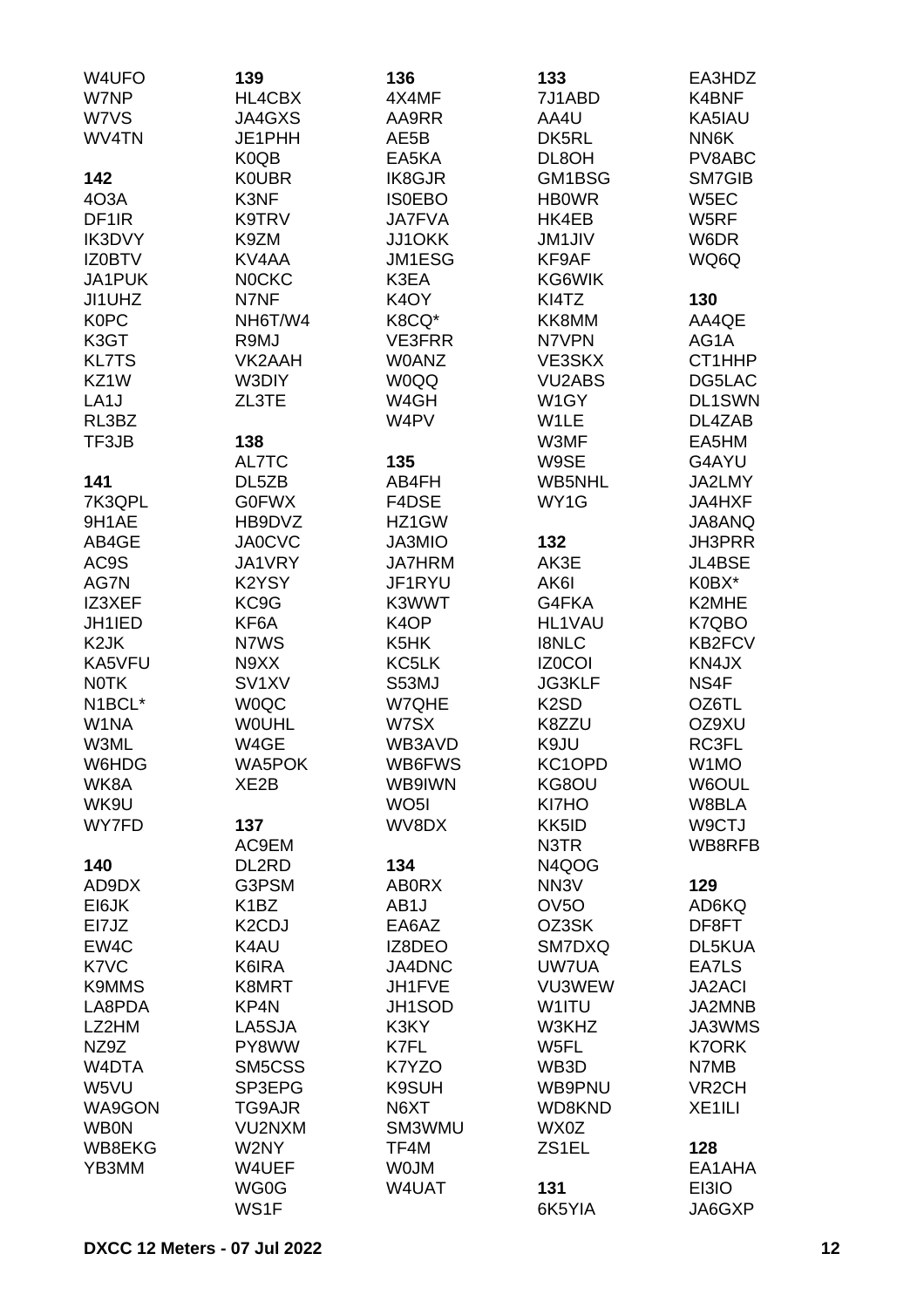| JE1VTZ                        | <b>IK4TVP</b>     | K8WHA              | <b>KB7QFE</b>      | N3DV                |
|-------------------------------|-------------------|--------------------|--------------------|---------------------|
| JF1KML                        | JA5CDL            | K9ARZ              | N <sub>4</sub> ST  | N3GS                |
| <b>JH1AWJ</b>                 | JA5XPD            | KC4AA              | N6DHZ              | N4EDT               |
| JH1RFM                        | JE2VYM            | KD9ZR              | UT9LC              | N4PGL*              |
| JO3WHB                        | JH3EQP            | KK5J               | W1HEO              | NR <sub>2</sub> D   |
| K6OJ                          | K5KDX             | N <sub>2</sub> ZZ  | W1KKG              | PP <sub>2FN</sub>   |
| K9YKL                         | K7PO              | OH3PYY             | W <sub>2</sub> CG  | TA1AL               |
| <b>NOJR</b>                   | K9QA              | W6ND               | W5HNK              | UN9L                |
| R3BB                          | <b>KE4BKL</b>     | W8OM               | W6HB               | VE3QAA              |
| UR9IDX                        | KK4CB             | WV2I               | XE2MX              | W <sub>1</sub> RG   |
| VU2LBW                        | KM4NS             | WW5L               |                    | W5RYA               |
| W0QD                          | <b>MOHIH</b>      | ZL3REX             | 121                | W6GJB               |
| W5SUM                         | NX8Y              | ZL3RJ              | HA2EQD             | WT3Q                |
| W6FL                          | OT <sub>1</sub> A |                    | <b>IK6BMU</b>      | WT5L                |
| W6IS                          | <b>VE3TMG</b>     | 123                | JA1CPN             | YB1AYO              |
| WC4V                          | W1DYJ             | AA4LR              | JA1EYN             | ZS6NK               |
| WP4CQ                         | W7TG              | AA8SW              | JA3BXF             |                     |
| WQ1H                          |                   | DJ6OZ              | JI5WDC             | 119                 |
| ZS6AKU                        | 125               | DS4DBF             | JL6USD             | AA4FU               |
|                               | AC4XO             | EA1DLU             | K1LTJ              | AC9O                |
| 127                           | AD3C              | <b>IU0ICA</b>      | KB3IFH             | F5BAR               |
| 7Z1HL                         | <b>CU3HN</b>      | IZ8LMA             | KN9N               | HB9EBM              |
| AA4DD                         |                   |                    |                    | HL2EIZ              |
|                               | EI8GS             | JA1GLE             | KU <sub>2</sub> A  |                     |
| AG4TO                         | F5VML             | <b>JA2HOL</b>      | KZ5DX              | JA6JYM              |
| DJ5DT                         | G4EHT             | JH1RVQ             | N3ER               | K7LOL               |
| DL9GTB                        | JP1GVC            | <b>K0NV</b>        | NY4G               | K8EB                |
| <b>DS4GKF</b>                 | K5NOF             | K <sub>2</sub> JGL | OZ6EI              | KD <sub>5</sub> R   |
| HK6K                          | K8YAH*            | K6LPO              | PP7LL              | KJ4YLO              |
| <b>HL4GAV</b>                 | KC2SST            | KO8SCA             | TA <sub>1</sub> L  | KS4YT               |
| I2YPY                         | N4MEC             | LB7ZG              | <b>UA0FDX</b>      | KV4T                |
| <b>IWOBYL</b>                 | N <sub>5</sub> ZC | N9RE               | W3JXP              | LU9DO               |
| IZ0BVU                        | <b>NA7RH</b>      | OH3TY              | W4CC               | N8LCU               |
| <b>IZ0FUW</b>                 | <b>NN6CH</b>      | PY2ADR             | W4KCM              | OH2LHE              |
| <b>JA0BES</b>                 | SM5AFU            | VE3VHH             | W7PC               | SV <sub>1</sub> BYI |
| <b>JG1LRE</b>                 | <b>WOXE</b>       | W2WGK              | WA9DU              | SV <sub>2KF</sub>   |
| <b>JH0AWC</b>                 | W4AO              | W4UT               |                    | VK3NX               |
| JH1FNU                        | W4EJG             | W5JMW              | 120                | W1ZK                |
| JI1MNT                        | W5CWQ             | WC3W               | AC4TO              | W6ZPL               |
| K <sub>1</sub> DJ             | W6PG              | YB9WZJ             | AE5LK              | YB2TX               |
| K3GW                          | WA4TMJ            |                    | AI2S               | YO3IPR              |
| K7LFY                         | WB4GLI            | 122                | CT7ABD             |                     |
| KB4MRX                        | WM4AA             | <b>AA0BH</b>       | CU <sub>2</sub> CE | 118                 |
| KF3N                          | WR <sub>2</sub> G | AA5B               | <b>DS3DNT</b>      | 6K5AQY              |
| LA <sub>2LI</sub>             |                   | AB5YI              | DS5QLJ             | AE1T                |
| N4KM                          | 124               | F4GTB              | F5AQB              | AF3X                |
| N <sub>4</sub> T <sub>D</sub> | DJ3EJ             | <b>GOHSA</b>       | <b>HB9MXY</b>      | DJ9KM               |
| NA1RL                         | EC4KW             | G6NHU              | IK8IPL             | EI7GY               |
| ON5EQ                         | EI8IQ             | HB9DVO             | <b>IT9JPS</b>      | <b>IZORPS</b>       |
| <b>WOMF</b>                   | <b>IKOWRB</b>     | HB9VAB             | <b>JA9NFO</b>      | JA6CMQ              |
| W7HR                          | IT9YOZ            | JA9ALR             | <b>JH5OTE</b>      | JH1DGJ              |
| W8BI                          | IZ2MHT            | JH3GFA             | <b>JH7BKN</b>      | K4KGG               |
| <b>WA0WOF</b>                 | IZ5BYJ            | JJ1BMB             | K4RDU              | K9KJS               |
| WB2KSP                        | J68HZ             | <b>JR0GXA</b>      | KD3HN              | KB3KJ               |
| WB4KTF                        | JM1LPN            | JR1CAD             | KJ6Y               | KX6C                |
|                               | JR3ADB            | <b>K0HQW</b>       | KR4BD              | LA7EIA              |
| 126                           | K3SUI             | KB4ET              | LU3XX              | LZ1XZ               |
| G3XLF                         | K7HC              | KB6CIO             | N1TQP              | N2ADE*              |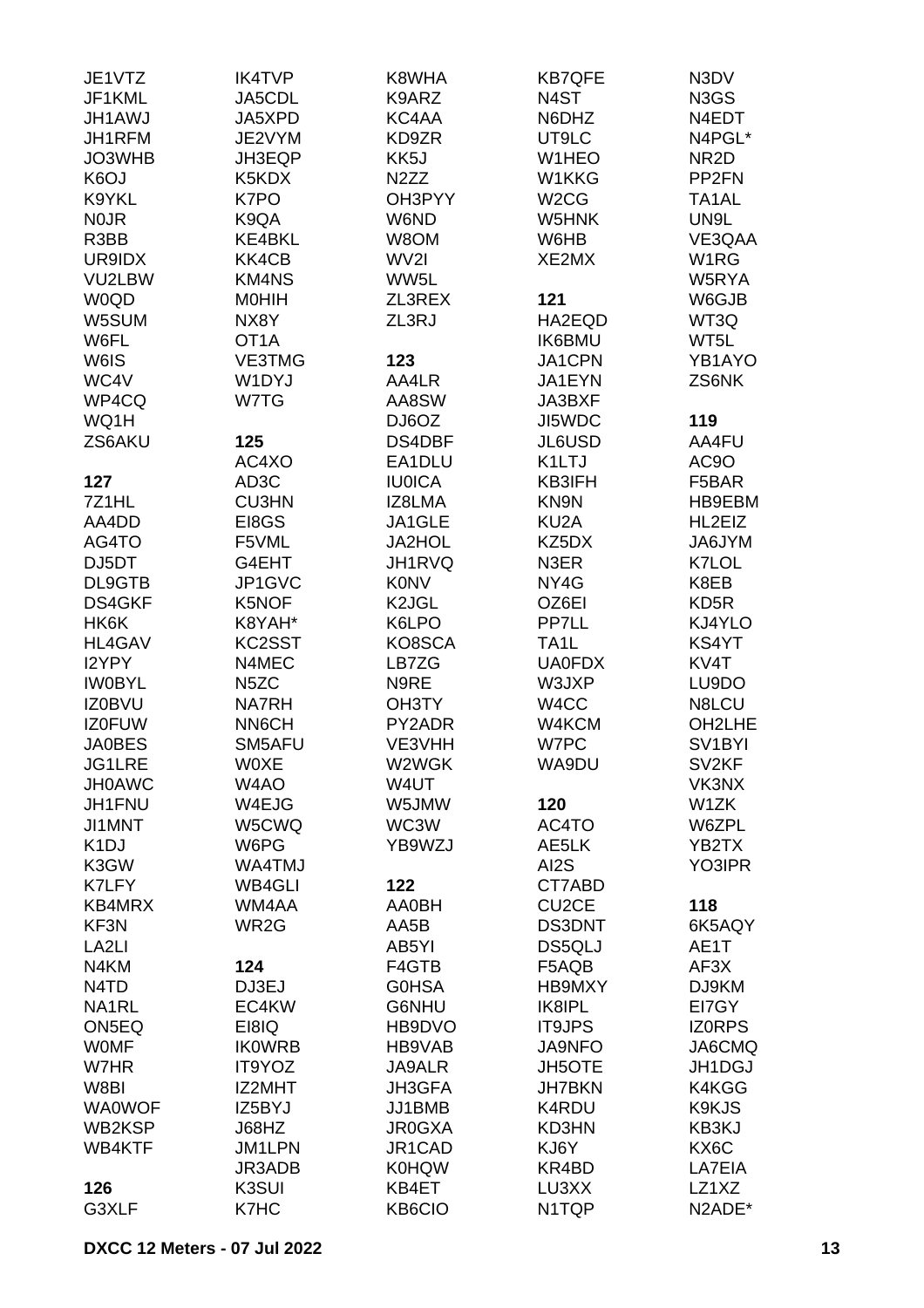| N3HYB<br>N4UFP<br>N4ZY*       | K9GWH<br>KC2STA<br><b>KM2O</b> | JG4OOU<br>JL3RNZ<br><b>JS6TWW</b> | W6BBS<br>W7CD<br>WA5YOM               | WU4B<br>YB2TS                 |
|-------------------------------|--------------------------------|-----------------------------------|---------------------------------------|-------------------------------|
| N7GCO                         | LA9VBA                         | K2HT                              |                                       | 110                           |
| N8KUS                         | N <sub>2</sub> ZL              | K3DFL                             | 112                                   | <b>AC0B</b>                   |
| NF7D                          | NP3CW                          | K3PL                              | 7Z1CQ                                 | CT7ANG                        |
| NN4X                          | OE3JAG                         | KI8AE                             | G3YFE                                 | DK4MX                         |
| VK5CE                         | OE6CLD                         | KO6KD                             | HL2ZN                                 | DL9SAD                        |
| VR <sub>2</sub> CC            | RW6MBC                         | KW4J                              | <b>IK4EWN</b>                         | EA1BLA                        |
| <b>WA8RCK</b>                 | SM1NJC                         | LA2IR                             | <b>JA0LFV</b>                         | EI9HX                         |
| WB5TOI                        | TF <sub>5</sub> B              | N0YO                              | JA2CPD                                | G4ZWY                         |
| YB0DJ                         | VK6OZ                          | NA <sub>2</sub> R                 | JF3VEC                                | HG6IA                         |
| ZS <sub>2</sub> I             | VY2RU                          | NG8T                              | <b>JHOLME</b>                         | JF3KOA                        |
|                               | <b>W3MRL</b>                   | NK <sub>5</sub> K                 | JM1SZY                                | JH1XFR                        |
| 117                           | W7QC                           | <b>WOQKL</b>                      | JN1NBU                                | JR2PAU                        |
| AA8KY                         | WA4VJK                         | W <sub>2</sub> ZK                 | K4HEB                                 | K0XM                          |
| AD7L                          | WX2U                           | <b>WN0L</b>                       | K4MV                                  | K4RP                          |
| AG5CN                         |                                | XE1EE                             | KA6BIM                                | K6SLO                         |
| CE3FZ                         | 115                            | YB2BNN                            | KH <sub>6</sub> P                     | KB8DID                        |
| F8EZE                         | AA9WO                          | ZS4JAN                            | <b>KK0DX</b>                          | NN <sub>5</sub> E             |
| <b>IS0BZR</b>                 | <b>E74A</b>                    |                                   | <b>KLOS</b>                           | PY <sub>2</sub> CP            |
| <b>IZ7QFN</b>                 | HL4RBR                         | 113                               | KR <sub>2Q</sub>                      | TF8GX                         |
| JA4FKO                        | <b>IV3KCB</b>                  | AK0A                              | N8AID                                 | W1ZZ                          |
| <b>JM3GXU</b>                 | <b>IW2FLB</b>                  | DS4NPL                            | NQ4A                                  | W5JE                          |
| <b>K0FF</b>                   | IZ0GVZ                         | EA5DPL                            | NU4Y                                  | W8PAT                         |
| K9LCR                         | <b>JA0NPQ</b>                  | F5EOT                             | S51DV                                 | W8TE                          |
| <b>KB5CSQ</b>                 | JH8LEY                         | F6KOP                             | W2ARP                                 | WA8LRW                        |
| KO4PY                         | K8CR                           | F8GB                              | W3WN                                  | YO <sub>5</sub> QAW           |
| KP4ED                         | KA5SYP                         | <b>GOUII</b>                      | W4LLP                                 | ZS5LEE                        |
| KZ1X                          | KA9JCP                         | G4YCS                             | W9CSX                                 |                               |
| N <sub>4</sub> MI             | <b>KB4CRT</b>                  | JA4CSJ                            | WD8LTM                                | 109                           |
| N <sub>5</sub> Q <sub>S</sub> | MM1PTT                         | JH1GNU                            | WN1M                                  | AA4RX                         |
| N8AGU                         | N7PIB                          | JJ2VLY                            | XE2YWH                                | EA4S                          |
| OZ1HPS                        | N9BVA                          | JL3OUW                            | YO8CRU                                | F8DHE                         |
| SM5ELV                        | NE <sub>1</sub> RD             | JM1JZN                            |                                       | <b>GOMMI</b>                  |
| VE7NY                         | NW6V                           | K1JKR                             | 111                                   | JE1COB                        |
| <b>VU2IBI</b>                 | OE5MPL                         | K3HW                              | EI9CN                                 | JH4GNE                        |
| W3LWH                         | SV1HEP                         | K4JDJ                             | F8DZY                                 | JJ1QUV                        |
| W4ARK                         | W3HKK                          | K4JLD                             | G4FTC                                 | K6JAD                         |
| W4PG                          | W <sub>4</sub> OV              | K4TR                              | <b>JA0AVS</b>                         | K9JE*                         |
| WB9WHQ                        | W5WS                           | K <sub>5</sub> V <sub>R</sub>     | JJ2WOC                                | <b>KB2TGU</b>                 |
| YO6HOY                        | W6UC                           | K9UO                              | K <sub>2</sub> KYH                    | N <sub>3</sub> P <sub>S</sub> |
|                               | <b>WC0W</b>                    | <b>KC0V</b>                       | K8ZEE                                 | NN <sub>8</sub> L             |
| 116                           | WS4H                           | KU8X                              | K9JIG                                 | NW6R                          |
| <b>AA0FT</b>                  | YB1TQL                         | LU3JVO                            | KM <sub>5VI</sub>                     | NX <sub>1</sub> P             |
| AC4VM                         | ZL <sub>2</sub> AO             | N6MXU                             | N <sub>1</sub> HO                     | PF7M                          |
| EA5GXI                        |                                | N7JB                              | N <sub>1</sub> ZZ                     | PV8DX<br>SM7WVZ               |
| IZ2CSX<br>JE2UFF              | 114<br><b>ACODQ</b>            | NA1DX<br><b>NA6O</b>              | NH <sub>6</sub> L<br>NT <sub>50</sub> | SP7ASZ                        |
| JI1WLL                        | AK5Q                           | NA9L                              | ON6YH                                 | W3ICM                         |
| <b>JP7FSO</b>                 | <b>DD0VE</b>                   | <b>S52R</b>                       | PT7CB                                 | W4JDS                         |
| JT1CO                         | G3CWW                          | SM2YIP                            | PU4MMZ                                | W5SG                          |
| <b>K0MD</b>                   | HC1HC                          | SV <sub>2</sub> D <sub>SJ</sub>   | TA2RC                                 | W7CB                          |
| K <sub>1</sub> XE             | HK3PJ                          | VA3AYA                            | VE1VOX                                |                               |
| K4LCP                         | <b>IOBJV</b>                   | VK7ZE                             | W5GCX                                 | 108                           |
| <b>K8JRK</b>                  | JA1CPU                         | W3JM                              | W7WT                                  | 7M4CLF                        |
| K8MN                          | JA8EIA                         | W4AEJ                             | W8LR                                  | AC8MR                         |
|                               |                                |                                   |                                       |                               |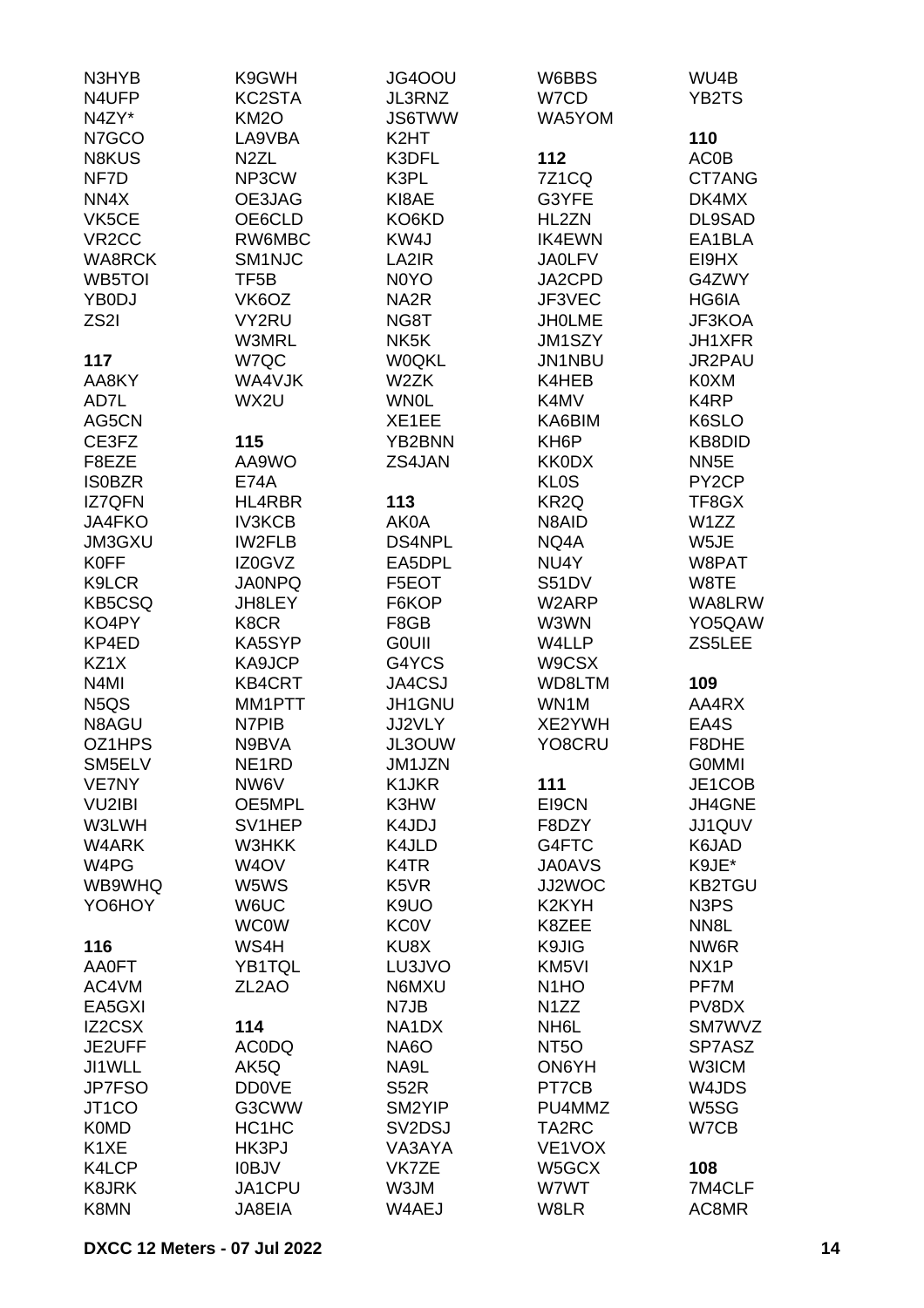| AF6PK                         | K4GHS               | LB5GI                         | TA1UT               | WS7I              |
|-------------------------------|---------------------|-------------------------------|---------------------|-------------------|
| DL1TPY                        | K4LQ                | <b>MOPCB</b>                  | VK5GR               | YO6HSU            |
| DL2AMD                        | K5SES               | N3DD                          | VU <sub>2</sub> DED | ZS6HON            |
| DL2NAI                        | K5TA                | N6UOZ                         | W1PY                |                   |
| DM5TI                         | K6DLB               | N6VH                          | W8MSP               | 103               |
| EA5XV                         | K9AAN               | N7MW                          | W8QXR               | AA2T              |
| EI4HH                         | K9JDP               | ND3L                          | <b>WA7BNG</b>       | DL2VWR            |
| G4VWI                         | K9UWY               | NI7F                          | WB8BZK              | DS5JMG            |
| G5CL                          | KA4LBD              | ON6ZV                         | WK3A                | EA2RY             |
| <b>IK1RKN</b>                 | <b>KB0EL</b>        | PY <sub>2</sub> OC            | WU1U                | EI9GLB            |
| <b>IW1PUR</b>                 | KF <sub>2</sub> G   | TA1PB                         | WZ9B                | <b>GM7NZI</b>     |
| JA1XRA                        | KG2U                | <b>UA0ABB</b>                 | YU1LD               | <b>IK1UGX</b>     |
| JA2DCN                        |                     | VE3BHZ                        |                     | JF1KIG            |
|                               | LU5OM               |                               | YV4EH               |                   |
| <b>JA7FAS</b>                 | M3DFW               | VE3XK                         |                     | <b>JI1FXS</b>     |
| JH1OVY                        | <b>NOMHL</b>        | VE3YXO                        | 104                 | <b>JK7LXU</b>     |
| <b>K0SRL</b>                  | N3GTG               | VU2MB                         | 7N4OBV              | JL1GYZ            |
| K3CWF                         | NI8Z                | W4/KL7GLL                     | AA2WC               | <b>K0BRO</b>      |
| K3DQB                         | RM6LW               | W4PGM                         | AA6XV               | <b>K0COM</b>      |
| K <sub>5</sub> C <sub>D</sub> | <b>SMONUE</b>       | W7GB                          | AC8TO               | K2RNY             |
| K8LBT                         | SV3EXP              | W7YED                         | CT3DZ               | K3PIN             |
| KE3ZT                         | TA1CQ               | WA3IIA                        | DK8IZ               | K3WGR             |
| KH6M                          | UX5XK               | WA8Y                          | DL9QJ               | K4KAL             |
| KO4XI                         | V31MD               | YB0AZ                         | EA4EJP              | K6XJ              |
| LU2AH                         | VU <sub>2</sub> DCC |                               | EI3HA               | K9WMS             |
| N3YZ                          | W4MA                | 105                           | F6ARS               | <b>KA7CVJ</b>     |
| N5FPW                         | W5HY                | AA2F                          | FM <sub>5FJ</sub>   | KM4HQE            |
| N <sub>5</sub> RN             | W7APM               | AE7U                          | <b>GODRM</b>        | KQ6K              |
| N5TW                          | W8GNM               | AI1W                          | G8BCG               | N7WI              |
| VE7VV                         | W8JA                | AP2IA                         | <b>GW0ANA</b>       | NU1T              |
| W2KNG                         | WM4W                | DL9GTK                        | HB9BMY              | NZ7Q              |
| W4DVG                         | ZP6CW               | E29TGW                        | <b>I4JEE</b>        | RX3BP             |
| W5WI                          |                     | G3LOJ                         | JA1CC               | VR2VGM            |
| W6CN                          | 106                 | <b>HL4GHT</b>                 | JA1DHY              | W <sub>4</sub> CU |
| W8CZN                         | AB6WQ               | <b>JA1JYS</b>                 | JA1SZN              | W5BK              |
| WB1ASL                        | AC5AA               | JE6UWU                        | JE3PCP              | W5IP              |
| WB5ZAM                        | AC7DX               | JJ2BLV                        | JE4RAL              | W7KKC             |
| WC4B                          | AC8IL               | <b>K0MB</b>                   | <b>JI4HKA</b>       | W8EH              |
| WX3P                          | DS2GOO              | K <sub>2</sub> ZD             | K5JUC               | WA6URY            |
| XE3E                          | EW4DX               | K3NQ                          | KD4EE               | YB1ALL            |
|                               | G0OJG               | K3WC                          | KE4YOG              |                   |
| 107                           | <b>GORPM</b>        | K6GCN                         | KW1DX               | 102               |
| AG5Z                          | G3LPS               | K6JJ                          | LB2TG               | 4X1VF             |
| BG8PA                         | HI7SB               | K7CMZ                         | N <sub>1</sub> FOJ  | 5W1SA             |
| DJ5FZ                         | <b>JF7NNI</b>       | K8FB                          | N3PW                | IK3GBG            |
| DK2GP                         | <b>JJ1IRS</b>       | KC8YDS                        | N4PAJ               | <b>IU8GNY</b>     |
| E73D                          | JO4JDU              | <b>KR0P</b>                   | OM <sub>6</sub> CI  | IZ7QSS            |
| EI5GSB                        | JR3VMJ              | KS4WA                         | OZ9U                | <b>JK1WSH</b>     |
| <b>GODTX</b>                  | K2RET               | LA9JKA                        | PA0QRB              | K <sub>2</sub> CJ |
| G6MXL                         | K2RKJ               | LZ1JZ                         | PY2YW               | K <sub>2</sub> DH |
| IC8XIL                        | K4GO                | <b>NOTR</b>                   | RV4LC               | K2DW              |
| IK5BOH/2                      | KA9TOX              | N <sub>5</sub> H <sub>C</sub> | VR2IL               | K4HR              |
|                               |                     |                               |                     |                   |
| <b>JA0ED</b>                  | KB1HY               | N8YQX                         | <b>VU2MSA</b>       | K4RM              |
| JE1CTA                        | KI4NSP              | N9IXD                         | <b>WOTLX</b>        | K6EGF             |
| <b>JF3AHI</b>                 | KM8AM               | NA9Q                          | <b>WOVU</b>         | K9DUR             |
| <b>K0HD</b>                   | KM8V                | NC <sub>1</sub> M             | W9GXR               | K9EXY             |
| KOIL                          | KR4U                | NK7L                          | WB7QXU              | KB1AWM            |
| K <sub>2F</sub> J             | KT5V                | SV7CUD                        | WQ8T                | KC <sub>9</sub> K |